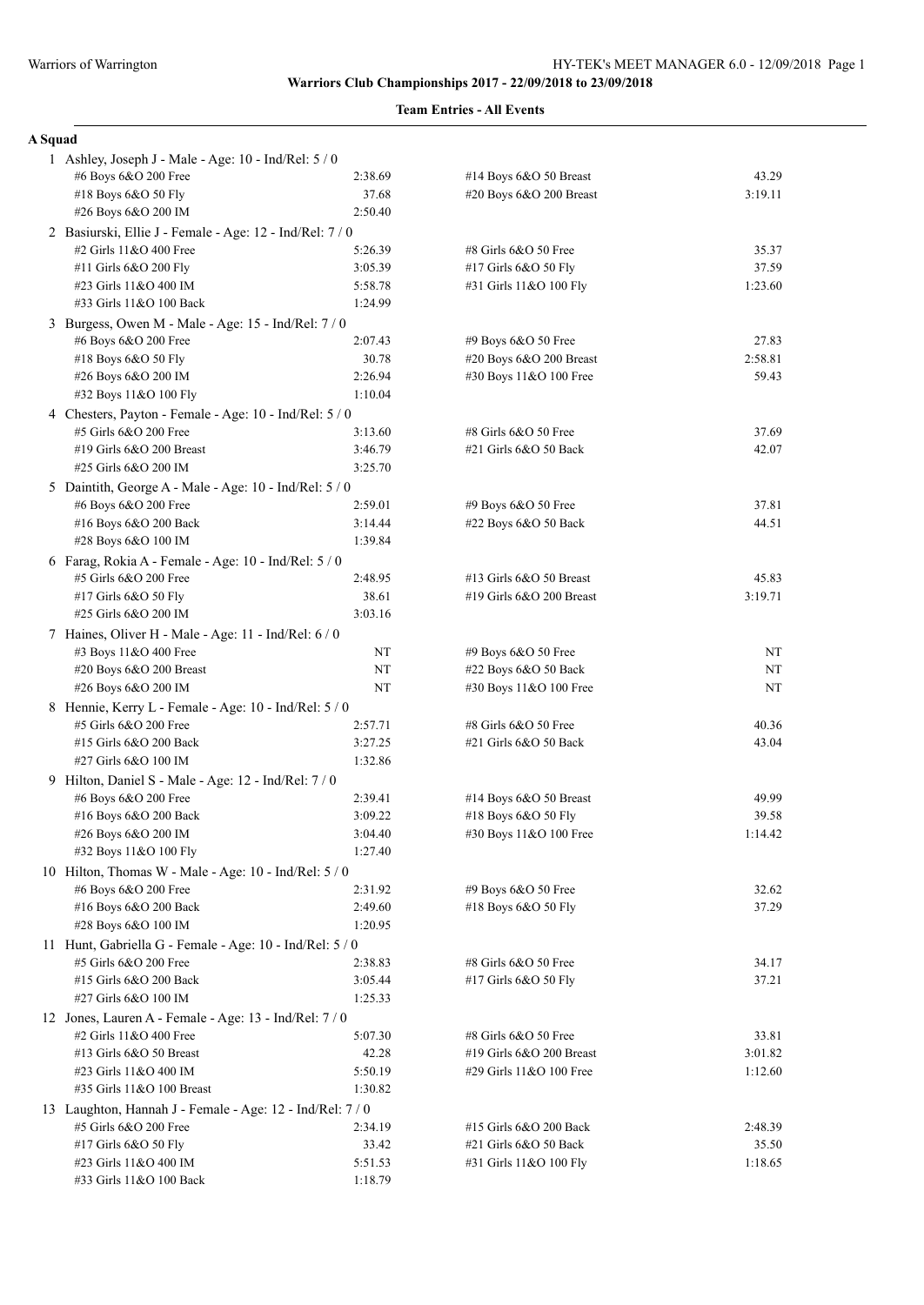| A Squad |                                                             |                  |                          |                  |
|---------|-------------------------------------------------------------|------------------|--------------------------|------------------|
|         | 14 Lee, Jennifer Y - Female - Age: 11 - Ind/Rel: 6 / 0      |                  |                          |                  |
|         | #5 Girls 6&O 200 Free                                       | 2:55.66          | #8 Girls 6&O 50 Free     | 36.81            |
|         | #17 Girls 6&O 50 Fly                                        | NT               | #19 Girls 6&O 200 Breast | 3:46.00          |
|         | #23 Girls 11&O 400 IM                                       | 6:30.00          | #29 Girls 11&O 100 Free  | 1:27.58          |
|         | 15 May, Callum J - Male - Age: 10 - Ind/Rel: 5 / 0          |                  |                          |                  |
|         | #6 Boys 6&O 200 Free                                        | 2:48.98          | #9 Boys 6&O 50 Free      | 37.59            |
|         | #16 Boys 6&O 200 Back                                       | 3:09.16          | #18 Boys 6&O 50 Fly      | 40.62            |
|         | #28 Boys 6&O 100 IM                                         | 1:30.55          |                          |                  |
|         | 16 May, Ellie A - Female - Age: 12 - Ind/Rel: 7/0           |                  |                          |                  |
|         | #5 Girls 6&O 200 Free                                       | 2:36.37          | #8 Girls 6&O 50 Free     | 34.87            |
|         | #15 Girls 6&O 200 Back                                      | 3:06.29          | #21 Girls 6&O 50 Back    | 41.82            |
|         | #23 Girls 11&O 400 IM                                       | 6:20.26          | #29 Girls 11&O 100 Free  | 1:14.53          |
|         | #33 Girls 11&O 100 Back                                     | 1:26.89          |                          |                  |
|         | 17 Mulhall-reid, Logan E - Male - Age: 12 - Ind/Rel: 7/0    |                  |                          |                  |
|         | #3 Boys 11&O 400 Free                                       | 5:10.69          | $#9$ Boys $6&O$ 50 Free  | 32.23            |
|         | #18 Boys 6&O 50 Fly                                         | 36.82            | #20 Boys 6&O 200 Breast  | 3:14.85          |
|         | #26 Boys 6&O 200 IM                                         | 2:47.38          | #30 Boys 11&O 100 Free   | 1:09.84          |
|         | #32 Boys 11&O 100 Fly                                       | 1:20.73          |                          |                  |
|         | 18 Rix, Alexander J - Male - Age: 11 - Ind/Rel: 6 / 0       |                  |                          |                  |
|         | #3 Boys 11&O 400 Free                                       | 5:19.91          | #9 Boys 6&O 50 Free      | 34.57<br>2:47.03 |
|         | #14 Boys 6&O 50 Breast<br>#24 Boys 11&O 400 IM              | 43.23<br>5:58.17 | #16 Boys 6&O 200 Back    | 1:30.51          |
|         |                                                             |                  | #36 Boys 11&O 100 Breast |                  |
|         | 19 Smeltzer, Abby - Female - Age: 13 - Ind/Rel: 7 / 0       | 5:05.50          | #15 Girls 6&O 200 Back   | 2:36.90          |
|         | #2 Girls 11&O 400 Free<br>#17 Girls 6&O 50 Fly              | 33.97            | #21 Girls 6&O 50 Back    | 34.16            |
|         | #23 Girls 11&O 400 IM                                       | 5:38.17          | #31 Girls 11&O 100 Fly   | 1:14.26          |
|         | #33 Girls 11&O 100 Back                                     | 1:14.87          |                          |                  |
|         | 20 Thornton, Isabella G - Female - Age: 10 - Ind/Rel: 5 / 0 |                  |                          |                  |
|         | #5 Girls 6&O 200 Free                                       | 2:48.38          | #8 Girls 6&O 50 Free     | 35.63            |
|         | #15 Girls 6&O 200 Back                                      | 2:54.69          | #21 Girls 6&O 50 Back    | 39.76            |
|         | #27 Girls 6&O 100 IM                                        | 1:29.45          |                          |                  |
|         | 21 Topliss, Shannon J - Female - Age: 15 - Ind/Rel: 7 / 0   |                  |                          |                  |
|         | #2 Girls 11&O 400 Free                                      | 4:49.20          | #8 Girls 6&O 50 Free     | 31.49            |
|         | #11 Girls 6&O 200 Fly                                       | 2:31.54          | #17 Girls 6&O 50 Fly     | 33.00            |
|         | #23 Girls 11&O 400 IM                                       | 5:29.90          | #29 Girls 11&O 100 Free  | 1:06.21          |
|         | #31 Girls 11&O 100 Fly                                      | 1:10.80          |                          |                  |
|         | 22 Trevor, Beatrice G - Female - Age: 12 - Ind/Rel: 7/0     |                  |                          |                  |
|         | #5 Girls 6&O 200 Free                                       | 3:04.48          | #8 Girls 6&O 50 Free     | 37.10            |
|         | #13 Girls 6&O 50 Breast                                     | 41.95            | #19 Girls 6&O 200 Breast | 3:17.14          |
|         | #25 Girls 6&O 200 IM                                        | 3:14.97          | #33 Girls 11&O 100 Back  | 1:32.29          |
|         | #35 Girls 11&O 100 Breast                                   | 1:30.02          |                          |                  |
|         | 23 Warburton, Callum O - Male - Age: 18 - Ind/Rel: 7 / 0    |                  |                          |                  |
|         | #6 Boys 6&O 200 Free                                        | 2:07.74          | #9 Boys 6&O 50 Free      | 25.60            |
|         | #14 Boys 6&O 50 Breast                                      | 32.70            | #20 Boys 6&O 200 Breast  | 2:41.98          |
|         | #26 Boys 6&O 200 IM                                         | 2:23.18          | #30 Boys 11&O 100 Free   | 55.24            |
|         | #36 Boys 11&O 100 Breast                                    | 1:11.45          |                          |                  |
|         | 24 Warburton, Matthew E - Male - Age: 12 - Ind/Rel: 7 / 0   |                  |                          |                  |
|         | #6 Boys 6&O 200 Free                                        | 2:20.88          | #9 Boys 6&O 50 Free      | 31.23            |
|         | #16 Boys 6&O 200 Back                                       | 2:44.98          | #18 Boys 6&O 50 Fly      | 34.42            |
|         | #26 Boys 6&O 200 IM                                         | 2:40.93          | #30 Boys 11&O 100 Free   | 1:05.07          |
|         | #32 Boys 11&O 100 Fly                                       | 1:16.74          |                          |                  |
|         | 25 Weston, Sophie E - Female - Age: 12 - Ind/Rel: 7 / 0     |                  |                          |                  |
|         | #2 Girls 11&O 400 Free                                      | 5:07.52          | #8 Girls 6&O 50 Free     | 31.21            |
|         | #15 Girls 6&O 200 Back                                      | 2:27.48          | #21 Girls 6&O 50 Back    | 34.98            |
|         | #25 Girls 6&O 200 IM                                        | 2:37.06          | #33 Girls 11&O 100 Back  | 1:10.64          |
|         | #35 Girls 11&O 100 Breast                                   | 1:21.80          |                          |                  |
|         | 26 Wolfendale, Eve H - Female - Age: 11 - Ind/Rel: 6 / 0    |                  |                          |                  |
|         | #2 Girls 11&O 400 Free                                      | 5:34.27          | #8 Girls 6&O 50 Free     | 34.91            |
|         | #13 Girls 6&O 50 Breast                                     | 44.95            | #19 Girls 6&O 200 Breast | 3:18.85          |
|         | #25 Girls 6&O 200 IM                                        | 3:07.93          | #31 Girls 11&O 100 Fly   | 1:39.32          |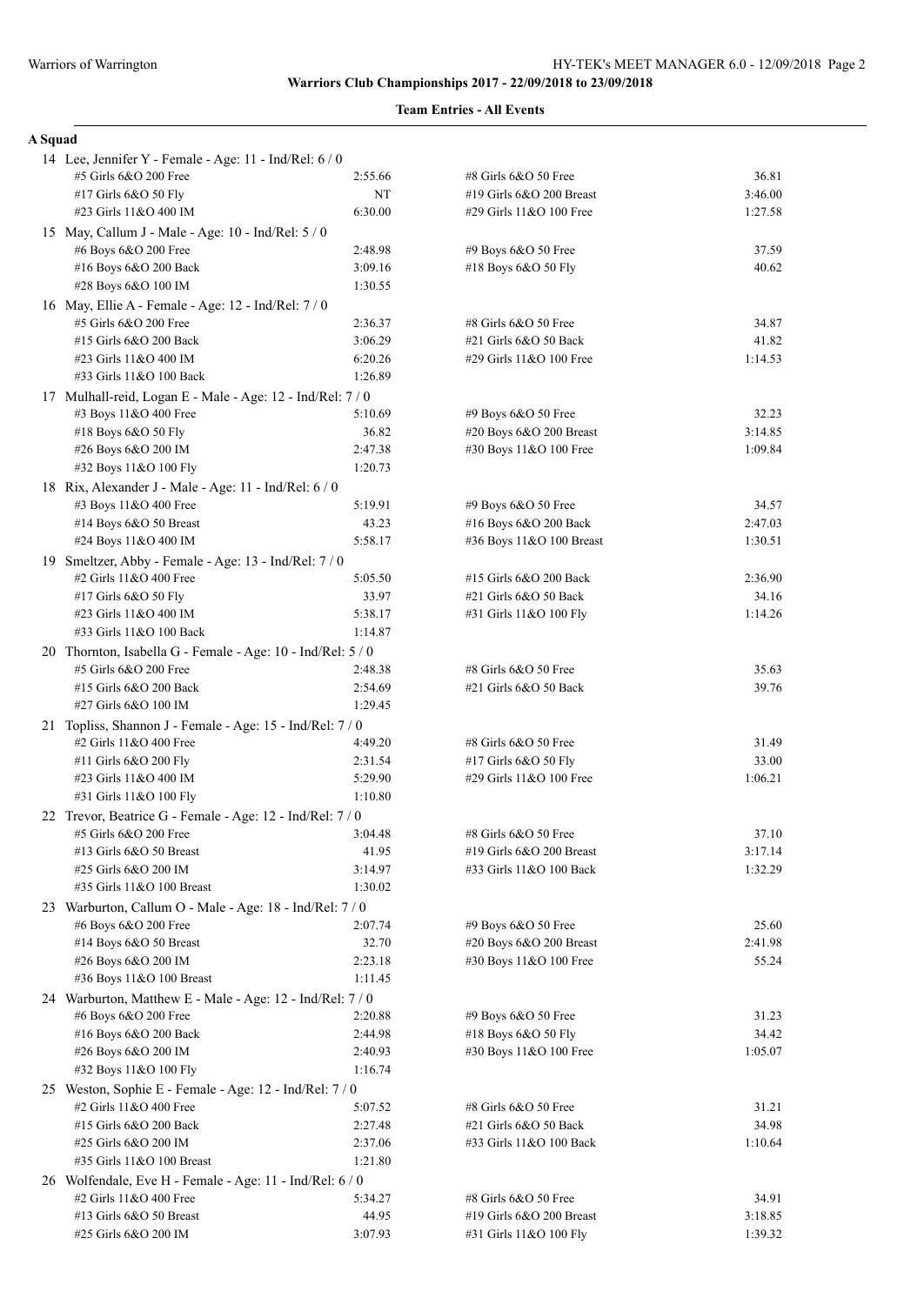| A Squad |                                                      |                                                 |                            |         |
|---------|------------------------------------------------------|-------------------------------------------------|----------------------------|---------|
|         | 27 Yang, Zitong - Female - Age: $9$ - Ind/Rel: $5/0$ |                                                 |                            |         |
|         | $#5$ Girls 6&O 200 Free                              | 3:02.17                                         | $#13$ Girls 6&O 50 Breast  | 48.73   |
|         | $#17$ Girls 6&O 50 Fly                               | 44.47                                           | #19 Girls $6&O$ 200 Breast | 4:03.30 |
|         | $#25$ Girls 6&O 200 IM                               | 3:20.25                                         |                            |         |
|         | A Squad                                              | Total Individual Entries: 165 - Total Relays: 0 |                            |         |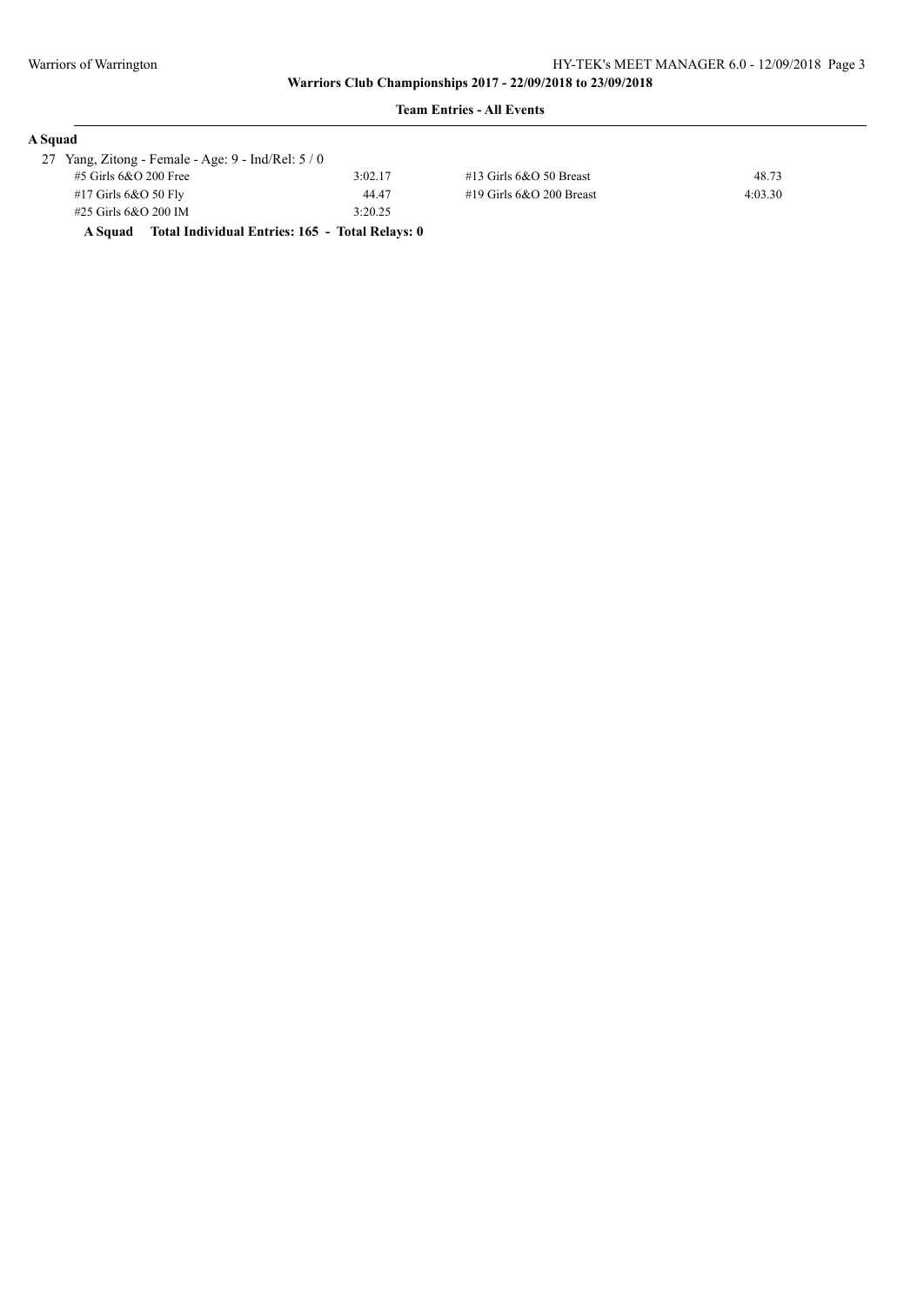# **Team Entries - All Events**

### **AA Squad**

| 1 Barker, Macy R - Female - Age: 11 - Ind/Rel: 6 / 0          |                    |                                                   |         |
|---------------------------------------------------------------|--------------------|---------------------------------------------------|---------|
| #2 Girls 11&O 400 Free                                        | NT                 | #8 Girls 6&O 50 Free                              | 49.03   |
| #13 Girls 6&O 50 Breast                                       | 53.52              | #19 Girls 6&O 200 Breast                          | 4:00.18 |
| #25 Girls 6&O 200 IM                                          | NT                 | #29 Girls 11&O 100 Free                           | 1:29.16 |
| 2 Barker-Mayer, Rosie M - Female - Age: 9 - Ind/Rel: 5 / 0    |                    |                                                   |         |
| #5 Girls 6&O 200 Free                                         | NT                 | #8 Girls 6&O 50 Free                              | 44.76   |
| #17 Girls 6&O 50 Fly                                          | NT                 | #19 Girls 6&O 200 Breast                          | NT      |
| #27 Girls 6&O 100 IM                                          | 1:54.96            |                                                   |         |
| 3 Briars, Liam P - Male - Age: 9 - Ind/Rel: 5 / 0             |                    |                                                   |         |
| #6 Boys 6&O 200 Free                                          | NT                 | #9 Boys 6&O 50 Free                               | 41.05   |
| #16 Boys 6&O 200 Back                                         | NT                 | #22 Boys 6&O 50 Back                              | 50.00   |
| #28 Boys 6&O 100 IM                                           | 1:46.02            |                                                   |         |
| 4 Carless, Erin N - Female - Age: 10 - Ind/Rel: 5 / 0         |                    |                                                   |         |
| #5 Girls 6&O 200 Free                                         | NT                 | #8 Girls 6&O 50 Free                              | 38.38   |
| #13 Girls 6&O 50 Breast                                       | 51.53              | #19 Girls 6&O 200 Breast                          | 3:45.00 |
| #25 Girls 6&O 200 IM                                          | 3:25.37            |                                                   |         |
| 5 Carson, Isaac J - Male - Age: 11 - Ind/Rel: 6 / 0           |                    |                                                   |         |
| #6 Boys 6&O 200 Free                                          | 3:53.89            | #9 Boys 6&O 50 Free                               | 41.08   |
| #16 Boys 6&O 200 Back                                         | 3:53.89            | #18 Boys 6&O 50 Fly                               | 50.53   |
| #26 Boys 6&O 200 IM                                           | 3:47.59            | #34 Boys 11&O 100 Back                            | NT      |
| 6 Dillon, Jackson J - Male - Age: 10 - Ind/Rel: 5 / 0         |                    |                                                   |         |
| #6 Boys 6&O 200 Free                                          | 3:00.68            | #9 Boys 6&O 50 Free                               | 37.98   |
| #14 Boys 6&O 50 Breast                                        | 59.20              | #20 Boys 6&O 200 Breast                           | NT      |
| #26 Boys 6&O 200 IM                                           | NT                 |                                                   |         |
| 7 Domville, Poppy A - Female - Age: 8 - Ind/Rel: 5 / 0        |                    |                                                   |         |
| #5 Girls 6&O 200 Free                                         | 3:49.10            | #8 Girls 6&O 50 Free                              | 41.68   |
| #13 Girls 6&O 50 Breast                                       | 1:01.14<br>1:45.63 | #19 Girls 6&O 200 Breast                          | 4:16.90 |
| #27 Girls 6&O 100 IM                                          |                    |                                                   |         |
| 8 Eldridge-Mrotzek, Lucas M - Male - Age: 12 - Ind/Rel: 7 / 0 | 6:20.00            |                                                   | 43.48   |
| #3 Boys 11&O 400 Free<br>#18 Boys 6&O 50 Fly                  | 39.73              | #14 Boys 6&O 50 Breast<br>#20 Boys 6&O 200 Breast | 3:39.85 |
| #26 Boys 6&O 200 IM                                           | 3:16.23            | #30 Boys 11&O 100 Free                            | 1:23.98 |
| #36 Boys 11&O 100 Breast                                      | 1:43.78            |                                                   |         |
| 9 Foot, Emily A - Female - Age: 11 - Ind/Rel: 6 / 0           |                    |                                                   |         |
| #5 Girls 6&O 200 Free                                         | 3:09.20            | #13 Girls 6&O 50 Breast                           | 47.62   |
| #19 Girls 6&O 200 Breast                                      | 3:45.81            | #21 Girls 6&O 50 Back                             | 48.64   |
| #25 Girls 6&O 200 IM                                          | 3:35.10            | #35 Girls 11&O 100 Breast                         | 1:47.17 |
| 10 Gerrard, Amelia F - Female - Age: 9 - Ind/Rel: 5 / 0       |                    |                                                   |         |
| #5 Girls 6&O 200 Free                                         | 3:39.00            | #8 Girls 6&O 50 Free                              | 43.04   |
| #17 Girls 6&O 50 Fly                                          | 49.40              | #19 Girls 6&O 200 Breast                          | 4:40.00 |
| #27 Girls 6&O 100 IM                                          | 1:53.57            |                                                   |         |
| 11 Howard, Harvey D - Male - Age: 9 - Ind/Rel: 5 / 0          |                    |                                                   |         |
| #6 Boys 6&O 200 Free                                          | NT                 | #16 Boys 6&O 200 Back                             | NT      |
| #18 Boys 6&O 50 Fly                                           | NT                 | #22 Boys 6&O 50 Back                              | 51.41   |
| #28 Boys 6&O 100 IM                                           | 1:46.85            |                                                   |         |
| 12 Lewis, Elizabeth H - Female - Age: 11 - Ind/Rel: 6 / 0     |                    |                                                   |         |
| #2 Girls 11&O 400 Free                                        | NT                 | #8 Girls 6&O 50 Free                              | 39.56   |
| #15 Girls 6&O 200 Back                                        | NT                 | #17 Girls 6&O 50 Fly                              | 46.54   |
| #25 Girls 6&O 200 IM                                          | 3:51.90            | #29 Girls 11&O 100 Free                           | 1:22.98 |
| 13 Manuel, Millie I - Female - Age: 10 - Ind/Rel: 5 / 0       |                    |                                                   |         |
| #5 Girls 6&O 200 Free                                         | NT                 | #8 Girls 6&O 50 Free                              | 40.95   |
| #17 Girls 6&O 50 Fly                                          | 52.14              | #19 Girls 6&O 200 Breast                          | NT      |
| #25 Girls 6&O 200 IM                                          | NT                 |                                                   |         |
| 14 Orrell, Callum L - Male - Age: 10 - Ind/Rel: 4 / 0         |                    |                                                   |         |
| #14 Boys 6&O 50 Breast                                        | 56.45              | #16 Boys 6&O 200 Back                             | NT      |
| #18 Boys 6&O 50 Fly                                           | NT                 | #28 Boys 6&O 100 IM                               | 1:50.13 |
| 15 Pinder, Josh M - Male - Age: 11 - Ind/Rel: 6 / 0           |                    |                                                   |         |
| #6 Boys 6&O 200 Free                                          | NT                 | #9 Boys 6&O 50 Free                               | NT      |
| #14 Boys 6&O 50 Breast                                        | NT                 | #20 Boys 6&O 200 Breast                           | NT      |
| #26 Boys 6&O 200 IM                                           | NT                 | #30 Boys 11&O 100 Free                            | NT      |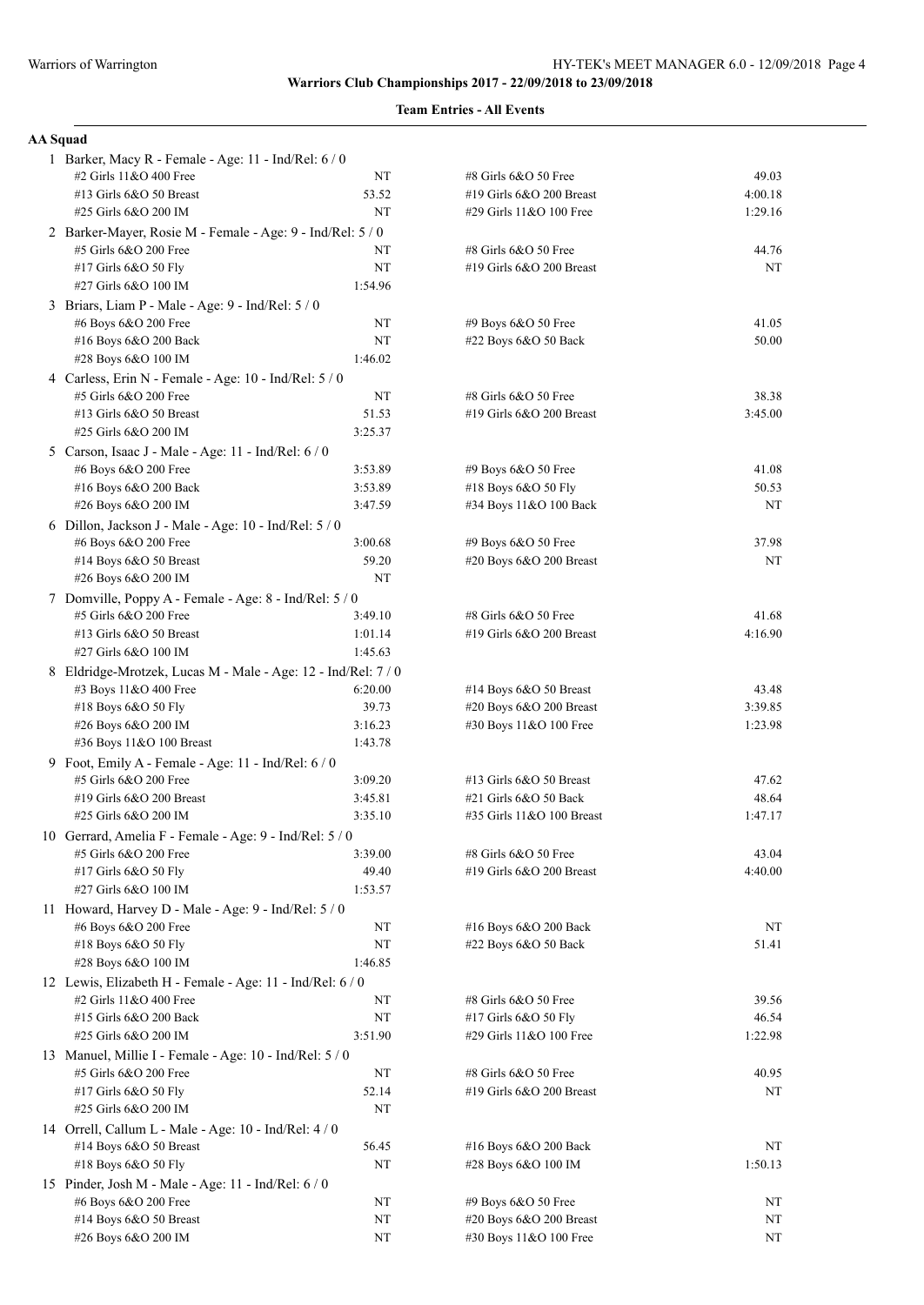| <b>AA</b> Squad                                             |         |                            |       |
|-------------------------------------------------------------|---------|----------------------------|-------|
| 16 Pryor, Jacob J - Male - Age: 10 - Ind/Rel: $5/0$         |         |                            |       |
| #6 Boys 6&O 200 Free                                        | 3:53.57 | #18 Boys $6&O$ 50 Fly      | 47.14 |
| #20 Boys 6&O 200 Breast                                     | 4:07.00 | #22 Boys 6&O 50 Back       | 49.26 |
| #26 Boys 6&O 200 IM                                         | 3:47.50 |                            |       |
| Whittaker, Erin G - Female - Age: 10 - Ind/Rel: 5 / 0<br>17 |         |                            |       |
| #5 Girls 6&O 200 Free                                       | NT      | $\#8$ Girls 6&O 50 Free    | 42.64 |
| $#13$ Girls 6&O 50 Breast                                   | 57.38   | #19 Girls $6&O$ 200 Breast | NT    |
| #27 Girls 6&O 100 IM                                        | 1:54.23 |                            |       |
| Whittaker, Ewan I - Male - Age: 8 - Ind/Rel: 5 / 0<br>18    |         |                            |       |
| #6 Boys 6&O 200 Free                                        | NT      | $#9$ Boys 6&O 50 Free      | 41.40 |
| #18 Boys $6&O$ 50 Fly                                       | 56.43   | #20 Boys $6&O$ 200 Breast  | NT    |
| #28 Boys 6&O 100 IM                                         | 2:00.46 |                            |       |
| Wong, Isaac Y - Male - Age: $10$ - Ind/Rel: $3/0$<br>19     |         |                            |       |
| $#9$ Boys 6&O 50 Free                                       | 41.23   | #14 Boys $6&O$ 50 Breast   | 55.04 |
| #28 Boys 6&O 100 IM                                         | 1:48.67 |                            |       |
| AA Squad Total Individual Entries: 99 - Total Relays: 0     |         |                            |       |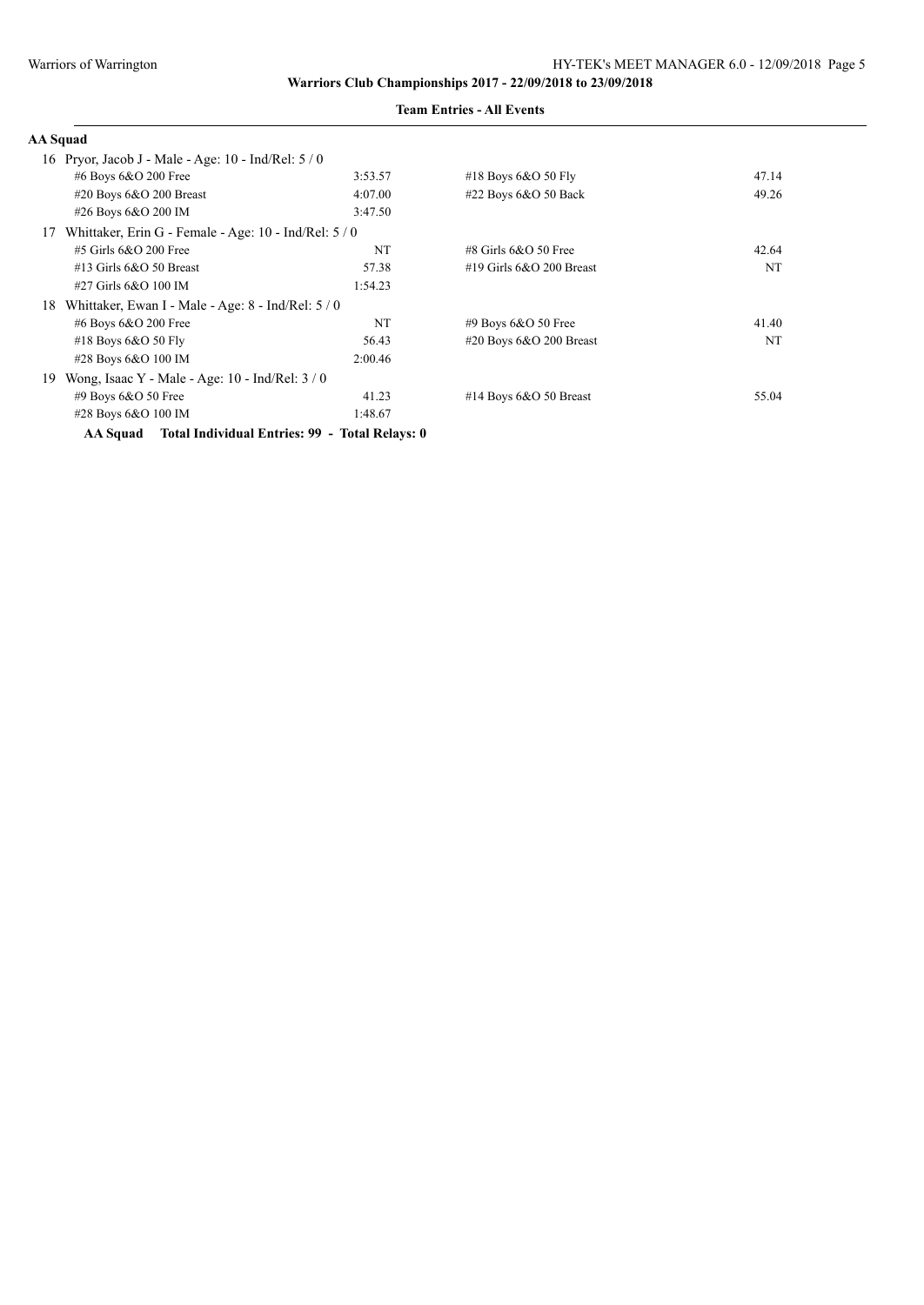# **Team Entries - All Events**

#### **B2 Squad**

| 1 Basiurski, Alicia E - Female - Age: 9 - Ind/Rel: 5 / 0      |         |                                             |         |
|---------------------------------------------------------------|---------|---------------------------------------------|---------|
| #5 Girls 6&O 200 Free                                         | NT      | #13 Girls 6&O 50 Breast                     | NT      |
| #19 Girls 6&O 200 Breast                                      | NT      | #21 Girls 6&O 50 Back                       | NT      |
| #27 Girls 6&O 100 IM                                          | NT      |                                             |         |
| 2 Bird-Smith, Esme-Lee K - Female - Age: 8 - Ind/Rel: 2 / 0   |         |                                             |         |
| #13 Girls 6&O 50 Breast                                       | NT      | #21 Girls 6&O 50 Back                       | NT      |
| 3 Burgess-wibberley, Zack - Male - Age: 10 - Ind/Rel: 5 / 0   |         |                                             |         |
| #6 Boys 6&O 200 Free                                          | NT      | #9 Boys 6&O 50 Free                         | 44.26   |
| #16 Boys 6&O 200 Back                                         | NΤ      | #22 Boys 6&O 50 Back                        | 51.95   |
| #28 Boys 6&O 100 IM                                           | NT      |                                             |         |
| 4 Clitherow, Samuel L - Male - Age: 10 - Ind/Rel: 2 / 0       |         |                                             |         |
| #9 Boys 6&O 50 Free                                           | 44.20   | #14 Boys 6&O 50 Breast                      | NT      |
| 5 Dukes, William D - Male - Age: 9 - Ind/Rel: 4 / 0           |         |                                             |         |
| #6 Boys 6&O 200 Free                                          | NΤ      | #9 Boys 6&O 50 Free                         | NT      |
| #14 Boys 6&O 50 Breast                                        | NT      | #20 Boys 6&O 200 Breast                     | NT      |
| 6 Forster, Sophie M - Female - Age: 9 - Ind/Rel: 5 / 0        |         |                                             |         |
| #5 Girls 6&O 200 Free                                         | NT      | #8 Girls 6&O 50 Free                        | 45.91   |
| #13 Girls 6&O 50 Breast                                       | 1:00.70 | #19 Girls 6&O 200 Breast                    | NT      |
| #27 Girls 6&O 100 IM                                          | NT      |                                             |         |
|                                                               |         |                                             |         |
| 7 Gardiner-Johnson, Alfie - Male - Age: 9 - Ind/Rel: 5 / 0    |         |                                             |         |
| #6 Boys 6&O 200 Free<br>#16 Boys 6&O 200 Back                 | NΤ      | #9 Boys 6&O 50 Free<br>#22 Boys 6&O 50 Back | 45.32   |
| #28 Boys 6&O 100 IM                                           | NT      |                                             | 47.66   |
|                                                               | 1:53.14 |                                             |         |
| 8 Gayter, Katie R - Female - Age: 8 - Ind/Rel: 5 / 0          |         |                                             |         |
| #5 Girls 6&O 200 Free                                         | NT      | #8 Girls 6&O 50 Free                        | 47.43   |
| #17 Girls 6&O 50 Fly                                          | 54.33   | #19 Girls 6&O 200 Breast                    | NT      |
| #27 Girls 6&O 100 IM                                          | NT      |                                             |         |
| 9 Goldie, Elize L - Female - Age: 10 - Ind/Rel: 3 / 0         |         |                                             |         |
| #13 Girls 6&O 50 Breast                                       | NT      | #17 Girls 6&O 50 Fly                        | NT      |
| #27 Girls 6&O 100 IM                                          | NT      |                                             |         |
| 10 Guisset, Lily R - Female - Age: 11 - Ind/Rel: 4/0          |         |                                             |         |
| #5 Girls 6&O 200 Free                                         | NT      | #8 Girls 6&O 50 Free                        | NT      |
| #13 Girls 6&O 50 Breast                                       | NT      | #35 Girls 11&O 100 Breast                   | NT      |
| 11 Heard, Jessica K - Female - Age: 10 - Ind/Rel: 5 / 0       |         |                                             |         |
| #5 Girls 6&O 200 Free                                         | NT      | #8 Girls 6&O 50 Free                        | 45.96   |
| #13 Girls 6&O 50 Breast                                       | 53.08   | #19 Girls 6&O 200 Breast                    | NT      |
| #27 Girls 6&O 100 IM                                          | NT      |                                             |         |
| 12 Hobbs, Megan L - Female - Age: 10 - Ind/Rel: 3/0           |         |                                             |         |
| #8 Girls 6&O 50 Free                                          | 59.11   | #13 Girls 6&O 50 Breast                     | 1:09.98 |
| #27 Girls 6&O 100 IM                                          | NT      |                                             |         |
| 13 Holme, Harry M - Male - Age: 10 - Ind/Rel: 2 / 0           |         |                                             |         |
| #14 Boys 6&O 50 Breast                                        | NT      | #20 Boys 6&O 200 Breast                     | NT      |
| 14 Houghton-Butler, Daniel J - Male - Age: 8 - Ind/Rel: 5 / 0 |         |                                             |         |
| #6 Boys 6&O 200 Free                                          | NT      | #9 Boys 6&O 50 Free                         | 51.81   |
| #16 Boys 6&O 200 Back                                         | NΤ      | #22 Boys 6&O 50 Back                        | 1:02.79 |
| #28 Boys 6&O 100 IM                                           | NT      |                                             |         |
| 15 Hughes, Lexie M - Female - Age: 9 - Ind/Rel: 4 / 0         |         |                                             |         |
| #5 Girls 6&O 200 Free                                         | NT      | #13 Girls 6&O 50 Breast                     | 1:02.45 |
| $#21$ Girls $6&O$ 50 Back                                     | 1:16.76 | #27 Girls 6&O 100 IM                        | 1:52.55 |
| 16 Jones, Olivia K - Female - Age: 9 - Ind/Rel: 5 / 0         |         |                                             |         |
| #5 Girls 6&O 200 Free                                         | NT      | #8 Girls 6&O 50 Free                        | NT      |
| #13 Girls 6&O 50 Breast                                       | NT      | #19 Girls 6&O 200 Breast                    | NT      |
| #27 Girls 6&O 100 IM                                          | NT      |                                             |         |
| 17 Jowett, James C - Male - Age: 10 - Ind/Rel: 5 / 0          |         |                                             |         |
| #6 Boys 6&O 200 Free                                          | 3:43.74 | #9 Boys 6&O 50 Free                         | 45.62   |
| #16 Boys 6&O 200 Back                                         | 3:53.39 | #22 Boys 6&O 50 Back                        | 51.63   |
| #28 Boys 6&O 100 IM                                           | NT      |                                             |         |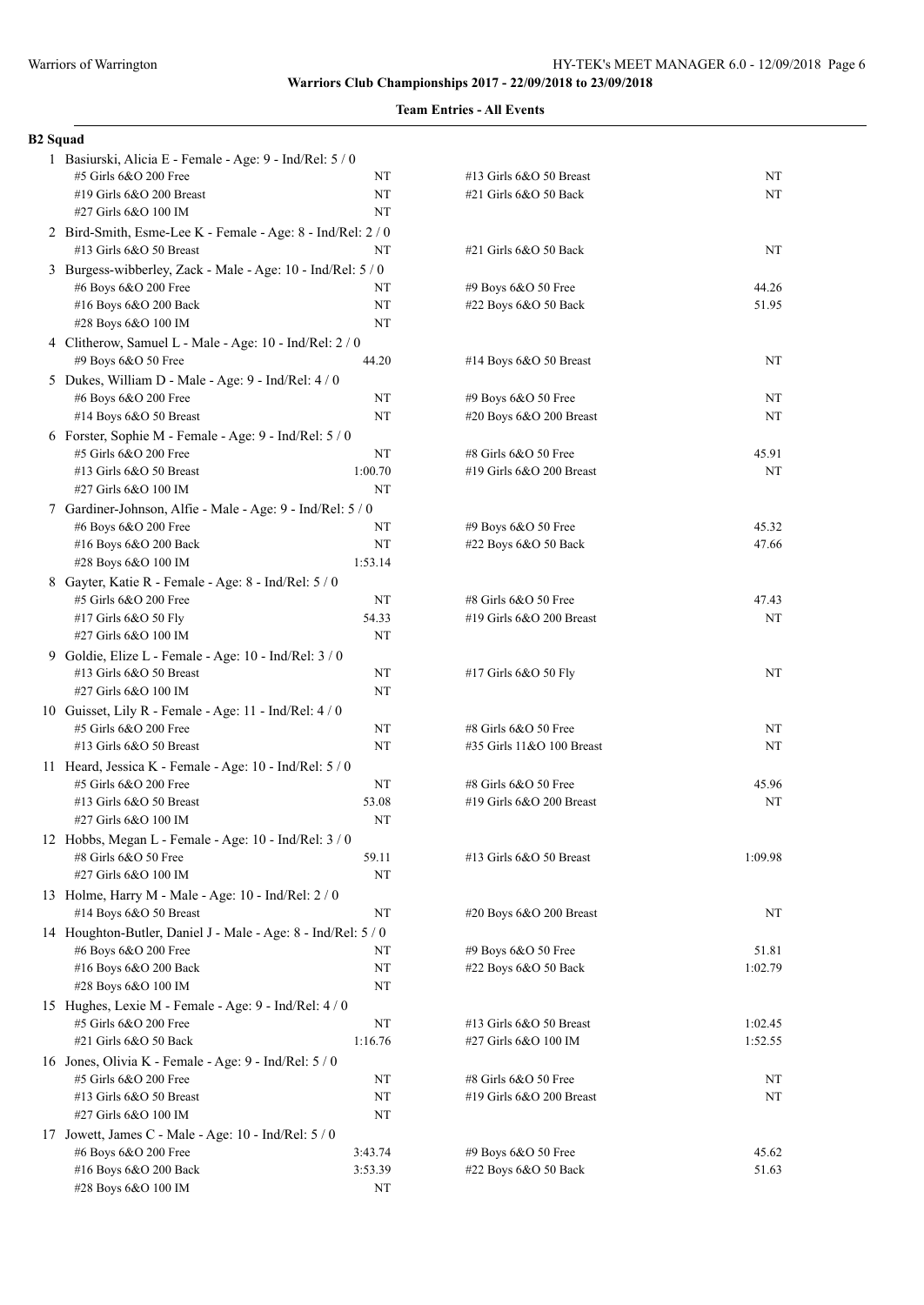# **Team Entries - All Events**

#### **B2 Squad**

| 18 Lakin, Benjamin L - Male - Age: 10 - Ind/Rel: 5 / 0             |           |                           |           |
|--------------------------------------------------------------------|-----------|---------------------------|-----------|
| #6 Boys 6&O 200 Free                                               | 3:17.75   | #9 Boys 6&O 50 Free       | 39.76     |
| #14 Boys 6&O 50 Breast                                             | 57.61     | #16 Boys 6&O 200 Back     | 4:15.00   |
| #28 Boys 6&O 100 IM                                                | 1:52.24   |                           |           |
| 19 Lawson, Ella-Grace - Female - Age: 9 - Ind/Rel: 5 / 0           |           |                           |           |
| #5 Girls 6&O 200 Free                                              | NT        | #8 Girls 6&O 50 Free      | NT        |
| #15 Girls 6&O 200 Back                                             | NT        | #21 Girls 6&O 50 Back     | NT        |
| #27 Girls 6&O 100 IM                                               | NT        |                           |           |
| 20 McCurrie, Erin - Female - Age: 9 - Ind/Rel: 4 / 0               |           |                           |           |
| #8 Girls 6&O 50 Free                                               | 48.09     | #13 Girls 6&O 50 Breast   | 1:02.25   |
| #19 Girls 6&O 200 Breast                                           | NT        | #27 Girls 6&O 100 IM      | NT        |
| 21 McGeehan, Natalie B - Female - Age: 8 - Ind/Rel: 5 / 0          |           |                           |           |
| #5 Girls 6&O 200 Free                                              | NT        | #8 Girls 6&O 50 Free      | 44.48     |
| #13 Girls 6&O 50 Breast                                            | 1:02.34   | #19 Girls 6&O 200 Breast  | <b>NT</b> |
| #27 Girls 6&O 100 IM                                               | <b>NT</b> |                           |           |
| 22 McGeehan, William A - Male - Age: 10 - Ind/Rel: 5 / 0           |           |                           |           |
| #6 Boys 6&O 200 Free                                               | 3:19.90   | #9 Boys 6&O 50 Free       | 38.66     |
| #14 Boys 6&O 50 Breast                                             | 52.74     | #20 Boys $6&O$ 200 Breast | NT        |
| #28 Boys 6&O 100 IM                                                | 1:46.95   |                           |           |
| 23 Mckay, Amy N - Female - Age: 9 - Ind/Rel: 2 / 0                 |           |                           |           |
| #8 Girls 6&O 50 Free                                               | 47.15     | #13 Girls 6&O 50 Breast   | 1:07.44   |
| 24 Perry, Tilly M - Female - Age: 8 - Ind/Rel: 2 / 0               |           |                           |           |
| #1 Mixed 6-10 25 Free                                              | 26.44     | #7 Mixed 6-10 25 Back     | 28.47     |
| 25 Pilditch, Erika S - Female - Age: 9 - Ind/Rel: 2 / 0            |           |                           |           |
| #13 Girls 6&O 50 Breast                                            | NT        | #21 Girls 6&O 50 Back     | NT        |
| 26 Pratt, Benjamin M - Male - Age: 10 - Ind/Rel: 3 / 0             |           |                           |           |
| #9 Boys 6&O 50 Free                                                | NT        | #16 Boys 6&O 200 Back     | NT        |
| #22 Boys 6&O 50 Back                                               | NT        |                           |           |
| 27 Taylor, James H - Male - Age: 10 - Ind/Rel: 1 / 0               |           |                           |           |
| #10 Mixed 6-10 25 Breast                                           | NT        |                           |           |
| 28 Warburton, Charlie E - Male - Age: 8 - Ind/Rel: 4 / 0           |           |                           |           |
| #1 Mixed 6-10 25 Free                                              | NT        | #4 Mixed 6-10 25 Fly      | NT        |
| #7 Mixed 6-10 25 Back                                              | 18.35     | #10 Mixed 6-10 25 Breast  | 26.72     |
| <b>B2 Squad</b><br>Total Individual Entries: 107 - Total Relays: 0 |           |                           |           |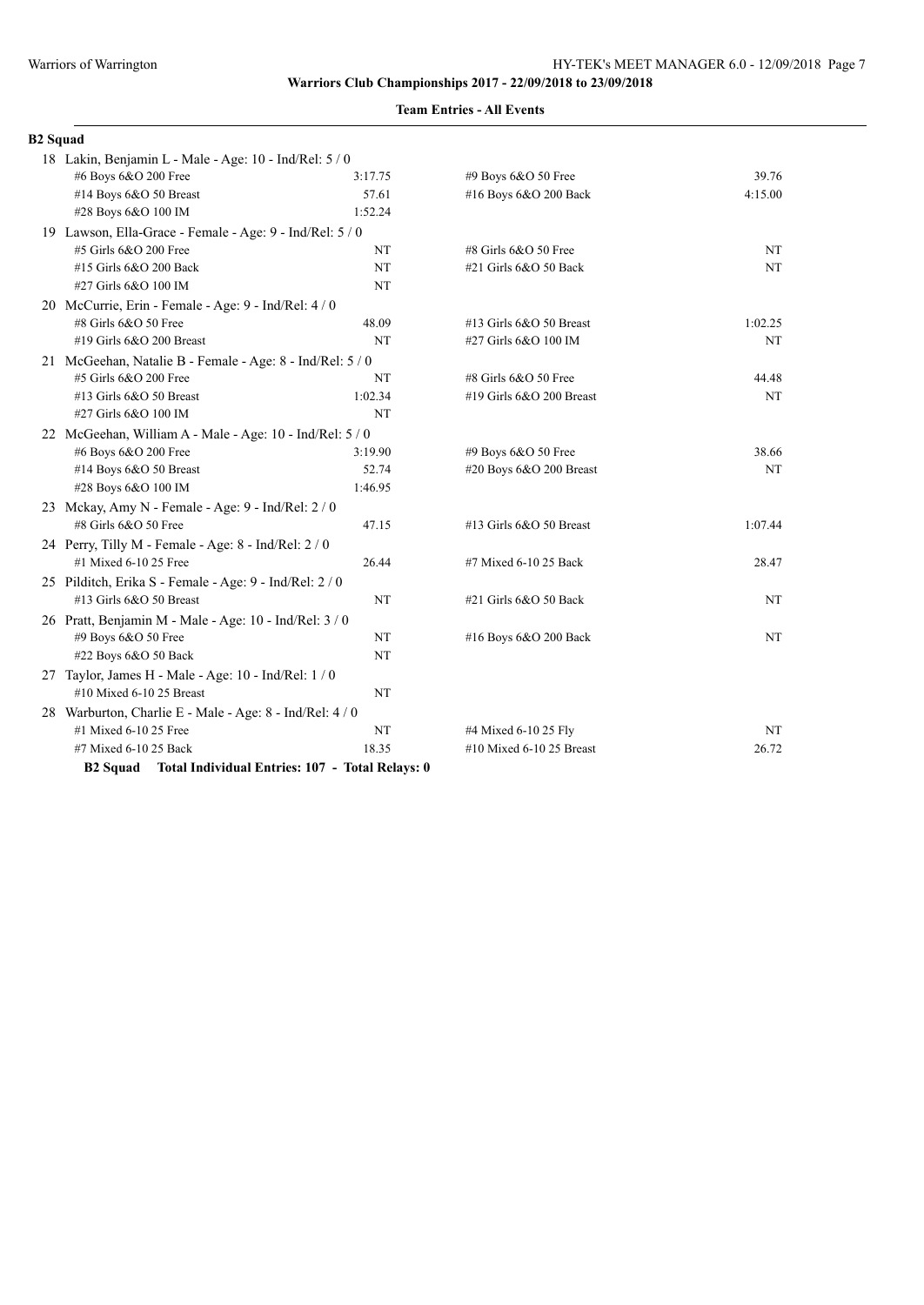| н | ы<br>II |
|---|---------|
|   |         |

| bquau |                                                                                     |          |                                                  |       |
|-------|-------------------------------------------------------------------------------------|----------|--------------------------------------------------|-------|
|       | 1 Atherton, Daisy M - Female - Age: 7 - Ind/Rel: 3 / 0<br>#1 Mixed 6-10 25 Free     | NT       | #4 Mixed 6-10 25 Fly                             | NT    |
|       | #7 Mixed 6-10 25 Back                                                               | NT       |                                                  |       |
|       | 2 Bartley, Lucy I - Female - Age: 8 - Ind/Rel: 2 / 0<br>#1 Mixed 6-10 25 Free       | NT       | #7 Mixed 6-10 25 Back                            | NT    |
|       | 3 Betts, Orla H - Female - Age: 8 - Ind/Rel: 4 / 0                                  |          |                                                  |       |
|       | #1 Mixed 6-10 25 Free                                                               | NT       | #4 Mixed 6-10 25 Fly                             | NT    |
|       | #7 Mixed 6-10 25 Back                                                               | NT       | #10 Mixed 6-10 25 Breast                         | NT    |
|       | 4 Bramhall, Ruby E - Female - Age: 8 - Ind/Rel: 1 / 0<br>#8 Girls 6&O 50 Free       | NT       |                                                  |       |
|       | 5 Carthy, Fred - Male - Age: 6 - Ind/Rel: 2 / 0                                     |          |                                                  |       |
|       | #4 Mixed 6-10 25 Fly                                                                | NT       | #7 Mixed 6-10 25 Back                            | NT    |
|       | 6 Clarke, Daisy A - Female - Age: 6 - Ind/Rel: 4 / 0                                |          |                                                  |       |
|       | #1 Mixed 6-10 25 Free                                                               | NT       | #4 Mixed 6-10 25 Fly                             | NT    |
|       | #7 Mixed 6-10 25 Back                                                               | NT       | #10 Mixed 6-10 25 Breast                         | NT    |
|       | 7 Cox, Josh A - Male - Age: 8 - Ind/Rel: 4 / 0<br>#1 Mixed 6-10 25 Free             | NT       | #4 Mixed 6-10 25 Fly                             | NT    |
|       | #7 Mixed 6-10 25 Back                                                               | NT       | #10 Mixed 6-10 25 Breast                         | NT    |
|       | 8 Coxon, Bria K - Female - Age: 9 - Ind/Rel: 1/0                                    |          |                                                  |       |
|       | #8 Girls 6&O 50 Free                                                                | NT       |                                                  |       |
|       | 9 Daintith, Joshua L - Male - Age: 7 - Ind/Rel: 2 / 0                               |          |                                                  |       |
|       | #9 Boys 6&O 50 Free                                                                 | 54.96    | #22 Boys 6&O 50 Back                             | NT    |
|       | 10 Dando, Ella N - Female - Age: 7 - Ind/Rel: 3 / 0                                 |          |                                                  |       |
|       | #1 Mixed 6-10 25 Free                                                               | NT<br>NT | #7 Mixed 6-10 25 Back                            | NT    |
|       | $#10$ Mixed 6-10 25 Breast                                                          |          |                                                  |       |
|       | 11 Dixon, Aimee K - Female - Age: 8 - Ind/Rel: 2 / 0<br>#7 Mixed 6-10 25 Back       | NT       | #10 Mixed 6-10 25 Breast                         | NT    |
|       | 12 Grimes, Phoebe M - Female - Age: 8 - Ind/Rel: 4 / 0                              |          |                                                  |       |
|       | #1 Mixed 6-10 25 Free                                                               | 26.37    | #4 Mixed 6-10 25 Fly                             | 31.84 |
|       | #7 Mixed 6-10 25 Back                                                               | 30.26    | #10 Mixed 6-10 25 Breast                         | 38.91 |
|       | 13 Hampson, Sebastian J - Male - Age: 9 - Ind/Rel: 4 / 0                            |          |                                                  |       |
|       | #1 Mixed 6-10 25 Free                                                               | NT       | #4 Mixed 6-10 25 Fly                             | NT    |
|       | #7 Mixed 6-10 25 Back                                                               | NT       | #10 Mixed 6-10 25 Breast                         | NT    |
|       | 14 Hitchmough, Amelia D - Female - Age: 7 - Ind/Rel: 2 / 0<br>#7 Mixed 6-10 25 Back | NT       | #10 Mixed 6-10 25 Breast                         | NT    |
|       | 15 Hitchmough, Isobel P - Female - Age: 8 - Ind/Rel: 2 / 0                          |          |                                                  |       |
|       | #8 Girls 6&O 50 Free                                                                | NT       | #17 Girls 6&O 50 Fly                             | NT    |
|       | 16 Hurst, Iris A - Female - Age: 8 - Ind/Rel: 4 / 0                                 |          |                                                  |       |
|       | #1 Mixed 6-10 25 Free                                                               | NT       | #4 Mixed 6-10 25 Fly                             | NT    |
|       | #7 Mixed 6-10 25 Back                                                               | NT       | #10 Mixed 6-10 25 Breast                         | NΤ    |
|       | 17 Kanan, Thieone A - Male - Age: 9 - Ind/Rel: 3 / 0                                |          |                                                  |       |
|       | #1 Mixed 6-10 25 Free                                                               | NT       | #7 Mixed 6-10 25 Back                            | NT    |
|       | #10 Mixed 6-10 25 Breast                                                            | NT       |                                                  |       |
|       | 18 Lewis, Dan J - Male - Age: 8 - Ind/Rel: 4 / 0                                    |          |                                                  |       |
|       | #1 Mixed 6-10 25 Free                                                               | 25.45    | #4 Mixed 6-10 25 Fly                             | 34.24 |
|       | #7 Mixed 6-10 25 Back                                                               | 31.57    | #10 Mixed 6-10 25 Breast                         | NT    |
|       | 19 McDonald, Edward G - Male - Age: 7 - Ind/Rel: 2 / 0                              |          |                                                  |       |
|       | #1 Mixed 6-10 25 Free                                                               | NT       | #7 Mixed 6-10 25 Back                            | 34.36 |
|       | 20 Miseljic, Milijana V - Female - Age: 8 - Ind/Rel: 3 / 0                          |          |                                                  |       |
|       | #1 Mixed 6-10 25 Free                                                               | NT       | #7 Mixed 6-10 25 Back                            | NT    |
|       | #10 Mixed 6-10 25 Breast                                                            | NT       |                                                  |       |
|       | 21 Proctor, Poppy A - Female - Age: 6 - Ind/Rel: 4 / 0                              |          |                                                  |       |
|       | #1 Mixed 6-10 25 Free<br>#7 Mixed 6-10 25 Back                                      | NT<br>NT | #4 Mixed 6-10 25 Fly<br>#10 Mixed 6-10 25 Breast | NT    |
|       |                                                                                     |          |                                                  | NT    |
|       | 22 Pullen, Abbie T - Female - Age: 7 - Ind/Rel: 4 / 0<br>#1 Mixed 6-10 25 Free      | NT       | #4 Mixed 6-10 25 Fly                             | NT    |
|       | #7 Mixed 6-10 25 Back                                                               | NT       | #10 Mixed 6-10 25 Breast                         | NT    |
|       | 23 Simcock, Florence A - Female - Age: 8 - Ind/Rel: 2 / 0                           |          |                                                  |       |
|       | #1 Mixed 6-10 25 Free                                                               | NT       | #10 Mixed 6-10 25 Breast                         | NT    |
|       |                                                                                     |          |                                                  |       |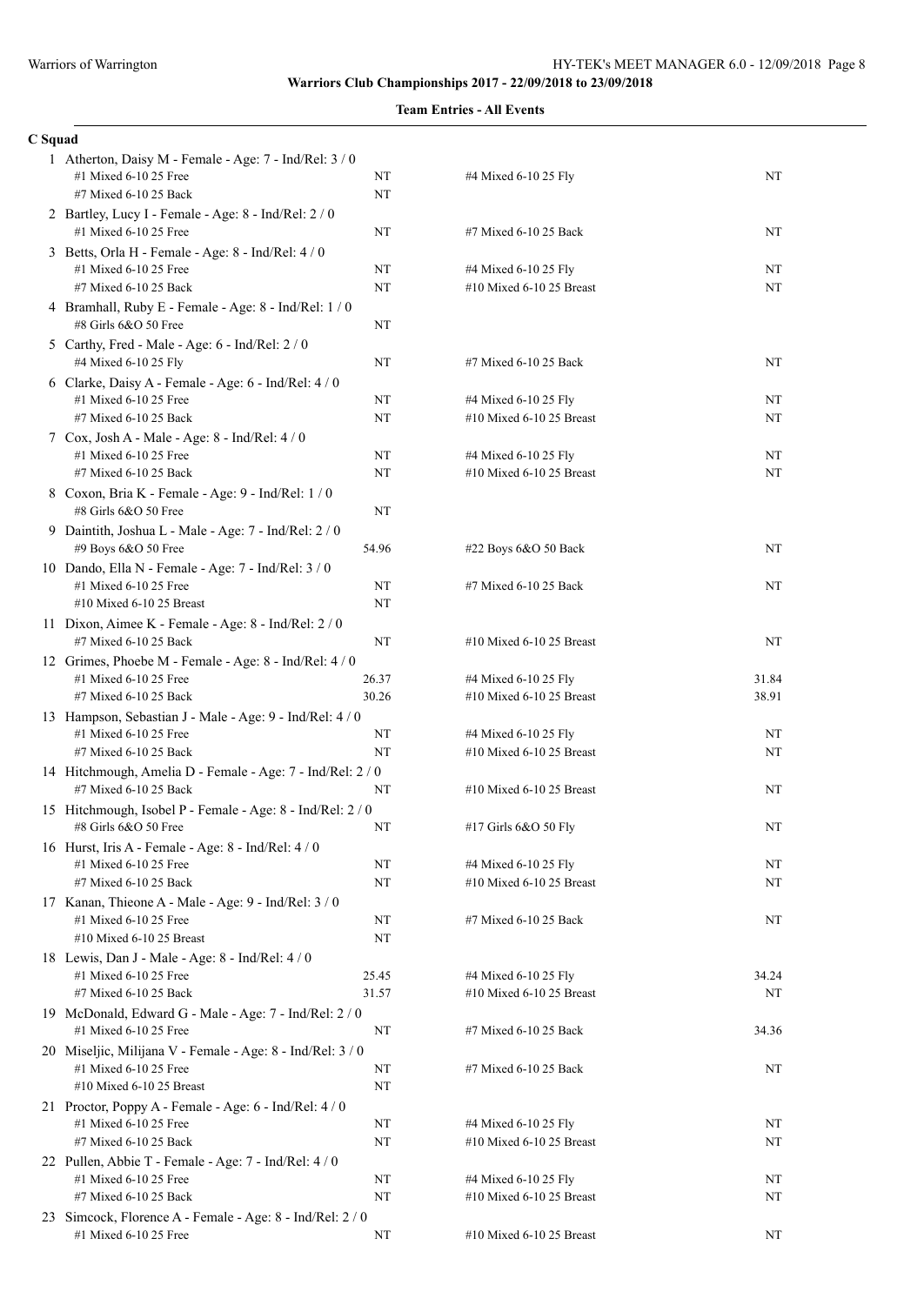| C Squad                                                      |           |                             |       |
|--------------------------------------------------------------|-----------|-----------------------------|-------|
| Smeltzer, Ben - Male - Age: 7 - Ind/Rel: 2 / 0<br>24         |           |                             |       |
| $#9$ Boys 6&O 50 Free                                        | NT        | #14 Boys $6&O$ 50 Breast    | NT    |
| Smith, Isabelle G - Female - Age: $9$ - Ind/Rel: $4/0$<br>25 |           |                             |       |
| $#1$ Mixed 6-10 25 Free                                      | NT        | #4 Mixed 6-10 25 Fly        | NT    |
| #7 Mixed 6-10 25 Back                                        | <b>NT</b> | $#10$ Mixed 6-10 25 Breast  | NT    |
| 26 Sulley, Megan-Louise D - Female - Age: 9 - Ind/Rel: 2/0   |           |                             |       |
| $\#8$ Girls 6&O 50 Free                                      | NT        | #13 Girls $6&O$ 50 Breast   | NT    |
| Tabern, Emily J - Female - Age: 8 - Ind/Rel: 4/0<br>27       |           |                             |       |
| $#1$ Mixed 6-10 25 Free                                      | NT        | #4 Mixed 6-10 25 Fly        | 33.34 |
| #7 Mixed 6-10 25 Back                                        | 29.65     | $\#10$ Mixed 6-10 25 Breast | NT    |
| Wells, Ruby K - Female - Age: $9$ - Ind/Rel: $4/0$<br>28     |           |                             |       |
| $#1$ Mixed 6-10 25 Free                                      | 24.28     | #4 Mixed 6-10 25 Fly        | NT    |
| #7 Mixed 6-10 25 Back                                        | 28.47     | $#10$ Mixed 6-10 25 Breast  | 31.84 |
| C Squad Total Individual Entries: 82 - Total Relays: 0       |           |                             |       |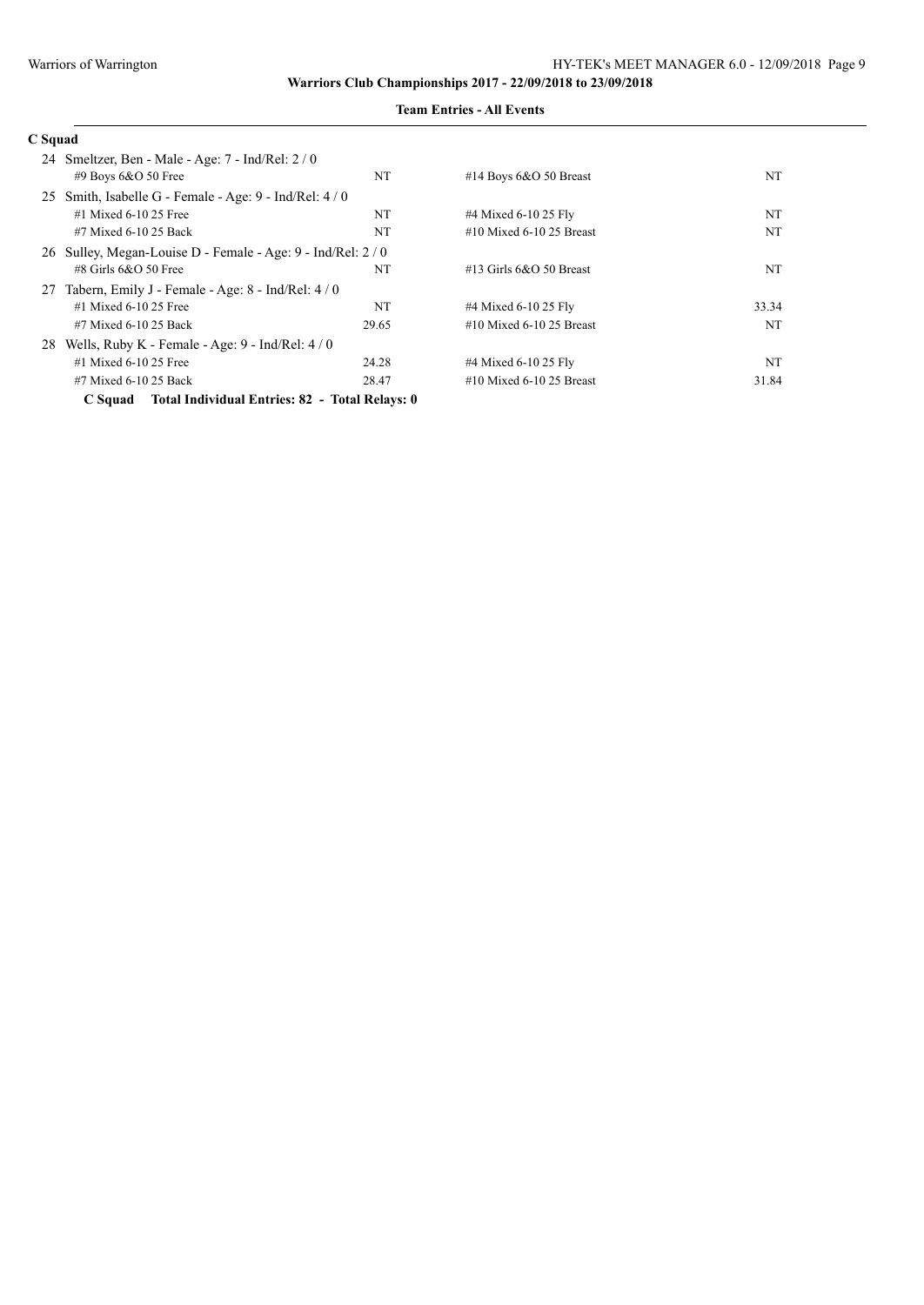| <b>Gold Squad</b>                                        |             |                                                |                  |  |
|----------------------------------------------------------|-------------|------------------------------------------------|------------------|--|
| 1 Albera, Adam M - Male - Age: 15 - Ind/Rel: 7/0         |             |                                                |                  |  |
| #6 Boys 6&O 200 Free                                     | 2:16.47     | #9 Boys 6&O 50 Free                            | 28.81            |  |
| #16 Boys 6&O 200 Back                                    | 2:26.27     | #22 Boys 6&O 50 Back                           | 31.90            |  |
| #26 Boys 6&O 200 IM                                      | 2:31.96     | #30 Boys 11&O 100 Free                         | 1:01.58          |  |
| #34 Boys 11&O 100 Back                                   | 1:07.49     |                                                |                  |  |
| 2 Bhalla, Gaurav - Male - Age: 13 - Ind/Rel: 7/0         |             |                                                |                  |  |
| #3 Boys 11&O 400 Free                                    | NT          | #14 Boys 6&O 50 Breast                         | 44.50            |  |
| #18 Boys 6&O 50 Fly                                      | NT          | #20 Boys 6&O 200 Breast                        | 3:22.25          |  |
| #26 Boys 6&O 200 IM                                      | 2:52.97     | #30 Boys 11&O 100 Free                         | 1:10.48          |  |
| #36 Boys 11&O 100 Breast                                 | 1:41.96     |                                                |                  |  |
| 3 Farag, Abdelrahman A - Male - Age: 12 - Ind/Rel: 5 / 0 |             |                                                |                  |  |
| #6 Boys 6&O 200 Free                                     | 2:51.75     | #9 Boys 6&O 50 Free                            | 36.48            |  |
| #22 Boys 6&O 50 Back                                     | 43.98       | #30 Boys 11&O 100 Free                         | 1:21.73          |  |
| #34 Boys 11&O 100 Back                                   | 1:35.10     |                                                |                  |  |
| 4 Fullerton, Chloe - Female - Age: 11 - Ind/Rel: 6 / 0   |             |                                                |                  |  |
| #5 Girls 6&O 200 Free                                    | 3:03.61     | #8 Girls 6&O 50 Free                           | 38.93            |  |
| #17 Girls 6&O 50 Fly                                     | 42.25       | #19 Girls 6&O 200 Breast                       | 3:47.56          |  |
| #25 Girls 6&O 200 IM                                     | NT          | #29 Girls 11&O 100 Free                        | 1:24.54          |  |
| 5 Kirk, Noah N - Male - Age: 12 - Ind/Rel: 6 / 0         |             |                                                |                  |  |
| #6 Boys 6&O 200 Free                                     | 3:04.31     | #14 Boys $6&O$ 50 Breast                       | 48.28            |  |
| #16 Boys 6&O 200 Back                                    | 3:10.17     | $#22$ Boys 6&O 50 Back                         | 43.32            |  |
| #26 Boys 6&O 200 IM                                      | 3:19.28     | #34 Boys 11&O 100 Back                         | 1:32.08          |  |
|                                                          |             |                                                |                  |  |
| 6 Lang, Jacob - Male - Age: 11 - Ind/Rel: 6 / 0          |             |                                                |                  |  |
| #3 Boys 11&O 400 Free                                    | NT<br>44.71 | #9 Boys 6&O 50 Free<br>#20 Boys 6&O 200 Breast | 36.90<br>3:28.97 |  |
| #18 Boys $6&O 50$ Fly                                    |             |                                                |                  |  |
| #26 Boys 6&O 200 IM                                      | 3:37.17     | #30 Boys 11&O 100 Free                         | 1:28.13          |  |
| 7 Miller, Holly L - Female - Age: 14 - Ind/Rel: 6 / 0    |             |                                                |                  |  |
| #17 Girls 6&O 50 Fly                                     | 44.33       | #19 Girls $6&O$ 200 Breast                     | 3:59.00          |  |
| #21 Girls 6&O 50 Back                                    | 44.46       | #25 Girls 6&O 200 IM                           | 3:13.17          |  |
| #29 Girls 11&O 100 Free                                  | 1:19.74     | #33 Girls 11&O 100 Back                        | 1:28.47          |  |
| 8 Moss, Jack T - Male - Age: 12 - Ind/Rel: 7/0           |             |                                                |                  |  |
| #6 Boys 6&O 200 Free                                     | 2:26.53     | $#9$ Boys $6&O$ 50 Free                        | 33.33            |  |
| #16 Boys 6&O 200 Back                                    | 2:42.59     | #22 Boys 6&O 50 Back                           | 37.49            |  |
| #26 Boys 6&O 200 IM                                      | 2:49.00     | #30 Boys 11&O 100 Free                         | 1:10.01          |  |
| #34 Boys 11&O 100 Back                                   | 1:19.84     |                                                |                  |  |
| 9 Newman, William D - Male - Age: 14 - Ind/Rel: 4 / 0    |             |                                                |                  |  |
| #6 Boys 6&O 200 Free                                     | 2:42.03     | #14 Boys 6&O 50 Breast                         | 48.11            |  |
| #16 Boys 6&O 200 Back                                    | 2:55.23     | $#22$ Boys $6&O$ 50 Back                       | 39.86            |  |
| 10 Patel, Rikin D - Male - Age: 14 - Ind/Rel: 7 / 0      |             |                                                |                  |  |
| #6 Boys 6&O 200 Free                                     | 2:28.05     | #9 Boys 6&O 50 Free                            | 30.76            |  |
| #14 Boys 6&O 50 Breast                                   | 39.71       | #20 Boys 6&O 200 Breast                        | 3:07.62          |  |
| #26 Boys 6&O 200 IM                                      | 2:47.59     | #30 Boys 11&O 100 Free                         | 1:07.27          |  |
| #36 Boys 11&O 100 Breast                                 | 1:26.75     |                                                |                  |  |
| 11 Sholl, Annabel C - Female - Age: 14 - Ind/Rel: 7 / 0  |             |                                                |                  |  |
| #5 Girls 6&O 200 Free                                    | 2:26.70     | #8 Girls 6&O 50 Free                           | 30.19            |  |
| #15 Girls 6&O 200 Back                                   | 2:51.60     | #17 Girls 6&O 50 Fly                           | 32.67            |  |
| #25 Girls 6&O 200 IM                                     | 2:47.64     | #29 Girls 11&O 100 Free                        | 1:06.66          |  |
| #31 Girls 11&O 100 Fly                                   | 1:14.77     |                                                |                  |  |
| 12 Sholl, Jessica S - Female - Age: 16 - Ind/Rel: 7 / 0  |             |                                                |                  |  |
| #5 Girls 6&O 200 Free                                    | 2:14.85     | #8 Girls 6&O 50 Free                           | 28.78            |  |
| #17 Girls 6&O 50 Fly                                     | 31.09       | #19 Girls 6&O 200 Breast                       | 2:55.80          |  |
| #25 Girls 6&O 200 IM                                     | 2:34.47     | #29 Girls 11&O 100 Free                        | 1:01.86          |  |
| #31 Girls 11&O 100 Fly                                   | 1:08.62     |                                                |                  |  |
| 13 Sinclair, Sophia A - Female - Age: 13 - Ind/Rel: 7/0  |             |                                                |                  |  |
| #5 Girls 6&O 200 Free                                    | 2:26.95     | #8 Girls 6&O 50 Free                           | 29.87            |  |
| #17 Girls 6&O 50 Fly                                     | 33.04       | #19 Girls 6&O 200 Breast                       | 3:17.55          |  |
| #25 Girls 6&O 200 IM                                     | 2:51.07     | #29 Girls 11&O 100 Free                        | 1:04.75          |  |
| #31 Girls 11&O 100 Fly                                   | 1:17.74     |                                                |                  |  |
|                                                          |             |                                                |                  |  |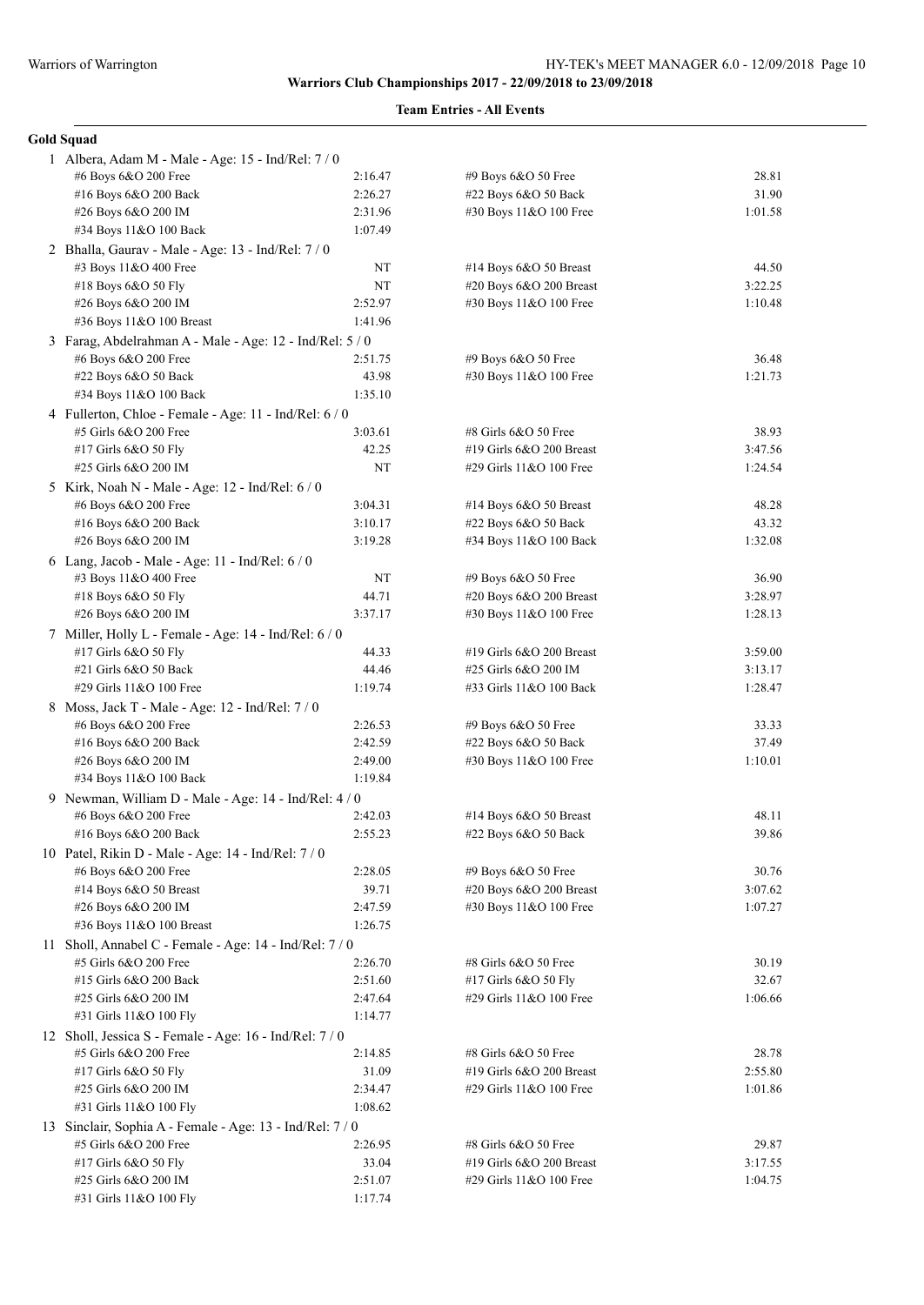## **Team Entries - All Events**

|  | Gold Squad |
|--|------------|
|--|------------|

|  | 14 Smalley, Reuben J - Male - Age: 15 - Ind/Rel: 7 / 0                              |                |                                                |                    |
|--|-------------------------------------------------------------------------------------|----------------|------------------------------------------------|--------------------|
|  | #6 Boys 6&O 200 Free                                                                | 2:15.64        | #9 Boys 6&O 50 Free                            | 28.87              |
|  | #18 Boys 6&O 50 Fly                                                                 | 30.71          | #20 Boys 6&O 200 Breast                        | 2:51.14            |
|  | #26 Boys 6&O 200 IM                                                                 | 2:29.15        | #30 Boys 11&O 100 Free                         | 1:00.39            |
|  | #36 Boys 11&O 100 Breast                                                            | 1:19.96        |                                                |                    |
|  | 15 Smith, Hannah J - Female - Age: 15 - Ind/Rel: 3 / 0                              |                |                                                |                    |
|  | #25 Girls 6&O 200 IM                                                                | 2:47.33        | #29 Girls 11&O 100 Free                        | 1:07.31            |
|  | #33 Girls 11&O 100 Back                                                             | 1:15.89        |                                                |                    |
|  | 16 Sutcliffe, Louis G - Male - Age: 16 - Ind/Rel: 6 / 0                             |                |                                                |                    |
|  | #6 Boys 6&O 200 Free                                                                | NT             | #9 Boys 6&O 50 Free                            | NT                 |
|  | #16 Boys 6&O 200 Back                                                               | NT             | #22 Boys 6&O 50 Back                           | NT                 |
|  | #26 Boys 6&O 200 IM                                                                 | NT             | #30 Boys 11&O 100 Free                         | NT                 |
|  | 17 Sutcliffe, Oliver J - Male - Age: 13 - Ind/Rel: 6 / 0                            |                |                                                |                    |
|  | #6 Boys 6&O 200 Free                                                                | NT             | #9 Boys 6&O 50 Free                            | NT                 |
|  | #16 Boys 6&O 200 Back                                                               | NT             | #22 Boys 6&O 50 Back                           | NT                 |
|  | #26 Boys 6&O 200 IM                                                                 | NT             | #30 Boys 11&O 100 Free                         | NT                 |
|  | 18 Swindell, Anna M - Female - Age: 12 - Ind/Rel: 7 / 0                             |                |                                                |                    |
|  | #5 Girls 6&O 200 Free                                                               | 2:31.54        | #8 Girls 6&O 50 Free                           | 32.66              |
|  | #15 Girls 6&O 200 Back                                                              | 2:43.10        | #21 Girls 6&O 50 Back                          | 35.13              |
|  | #25 Girls 6&O 200 IM                                                                | 2:47.15        | #29 Girls 11&O 100 Free                        | 1:10.66            |
|  | #33 Girls 11&O 100 Back                                                             | 1:19.10        |                                                |                    |
|  | 19 Taylor, Hanna M - Female - Age: 11 - Ind/Rel: 6 / 0                              |                |                                                |                    |
|  | #5 Girls 6&O 200 Free                                                               | 2:54.25        | #8 Girls 6&O 50 Free                           | 36.22              |
|  | #15 Girls 6&O 200 Back                                                              | 3:18.96        | #21 Girls 6&O 50 Back                          | 43.38              |
|  | #25 Girls 6&O 200 IM                                                                | 3:21.42        | #29 Girls 11&O 100 Free                        | 1:18.37            |
|  | 20 Thomas, Nathan V - Male - Age: 15 - Ind/Rel: 6 / 0                               |                |                                                |                    |
|  | #6 Boys 6&O 200 Free                                                                | 2:54.06        | #9 Boys 6&O 50 Free                            | 31.24              |
|  | #18 Boys 6&O 50 Fly                                                                 | 36.80          | #26 Boys 6&O 200 IM                            | 3:06.95            |
|  | #30 Boys 11&O 100 Free                                                              | 1:17.49        | #32 Boys 11&O 100 Fly                          | 1:35.03            |
|  | 21 Trevor, Lucy S - Female - Age: 15 - Ind/Rel: 6 / 0                               |                |                                                |                    |
|  | #8 Girls 6&O 50 Free<br>#17 Girls 6&O 50 Fly                                        | 32.31<br>41.58 | #15 Girls 6&O 200 Back<br>#25 Girls 6&O 200 IM | 3:05.76<br>3:14.03 |
|  | #29 Girls 11&O 100 Free                                                             | 1:14.46        | #35 Girls 11&O 100 Breast                      | 1:44.85            |
|  |                                                                                     |                |                                                |                    |
|  | 22 Warburton, Meghan O - Female - Age: 14 - Ind/Rel: 7 / 0<br>#5 Girls 6&O 200 Free | 2:48.93        | #8 Girls 6&O 50 Free                           | 34.82              |
|  | #15 Girls 6&O 200 Back                                                              | 3:04.61        | #21 Girls 6&O 50 Back                          | 40.07              |
|  | #25 Girls 6&O 200 IM                                                                | 3:09.30        | #29 Girls 11&O 100 Free                        | 1:19.08            |
|  | #33 Girls 11&O 100 Back                                                             | 1:26.69        |                                                |                    |
|  | 23 Weall, Benjamin H - Male - Age: 12 - Ind/Rel: 7/0                                |                |                                                |                    |
|  | #6 Boys 6&O 200 Free                                                                | 2:22.39        | #9 Boys 6&O 50 Free                            | 31.68              |
|  | #16 Boys 6&O 200 Back                                                               | 2:42.36        | #22 Boys 6&O 50 Back                           | 35.97              |
|  | #26 Boys 6&O 200 IM                                                                 | 2:48.79        | #30 Boys 11&O 100 Free                         | 1:07.45            |
|  | #34 Boys 11&O 100 Back                                                              | 1:15.71        |                                                |                    |
|  | 24 White, Jack D - Male - Age: 11 - Ind/Rel: $6/0$                                  |                |                                                |                    |
|  | #3 Boys 11&O 400 Free                                                               | NT             | #14 Boys 6&O 50 Breast                         | 52.31              |
|  | #16 Boys 6&O 200 Back                                                               | NT             | #18 Boys 6&O 50 Fly                            | 44.67              |
|  | #26 Boys 6&O 200 IM                                                                 | 3:27.04        | #30 Boys 11&O 100 Free                         | 1:24.31            |
|  | 25 Willson, Tyler C - Male - Age: 14 - Ind/Rel: 7/0                                 |                |                                                |                    |
|  | #6 Boys 6&O 200 Free                                                                | 2:22.19        | #18 Boys 6&O 50 Fly                            | 36.03              |
|  | #20 Boys 6&O 200 Breast                                                             | 3:14.73        | #22 Boys 6&O 50 Back                           | 35.86              |
|  | #26 Boys 6&O 200 IM                                                                 | 2:43.08        | #30 Boys 11&O 100 Free                         | 1:03.12            |
|  | #32 Boys 11&O 100 Fly                                                               | 1:17.76        |                                                |                    |

**Gold Squad Total Individual Entries: 156 - Total Relays: 0**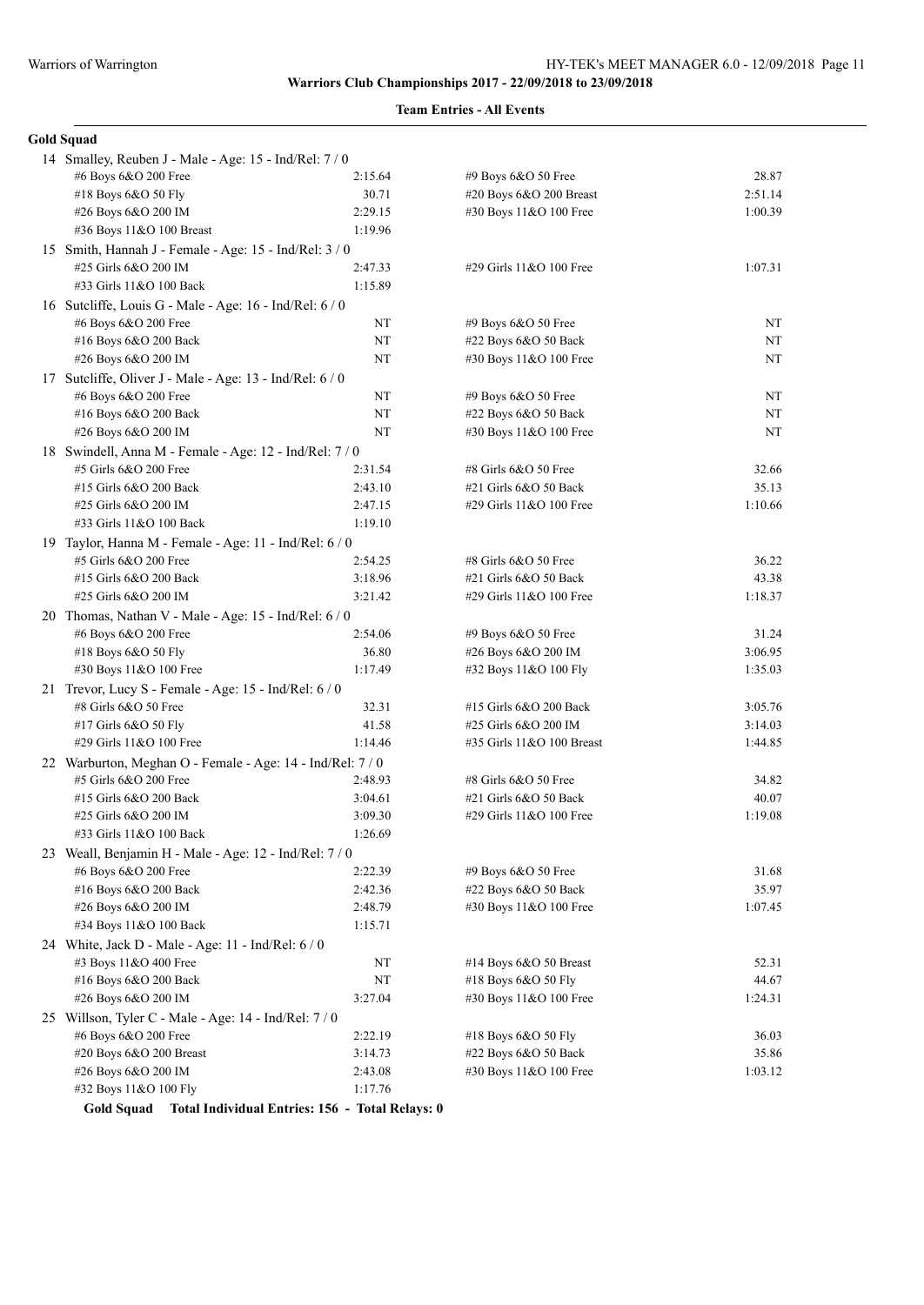| <b>Junior Development Group</b>                                                  |                                                        |                                                |    |  |  |
|----------------------------------------------------------------------------------|--------------------------------------------------------|------------------------------------------------|----|--|--|
| 1 Addison, Jude I - Male - Age: 7 - Ind/Rel: 2 / 0<br>#1 Mixed 6-10 25 Free      | NT                                                     | #10 Mixed 6-10 25 Breast                       | NT |  |  |
| 2 Antonelli, Freya A - Female - Age: 6 - Ind/Rel: 2 / 0<br>#1 Mixed 6-10 25 Free | NT                                                     | #10 Mixed 6-10 25 Breast                       | NT |  |  |
| 3 Davison, Thomas B - Male - Age: 7 - Ind/Rel: 4 / 0                             |                                                        |                                                |    |  |  |
| #1 Mixed 6-10 25 Free                                                            | NT                                                     | #4 Mixed 6-10 25 Fly                           | NT |  |  |
| #7 Mixed 6-10 25 Back                                                            | NT                                                     | #10 Mixed 6-10 25 Breast                       | NT |  |  |
|                                                                                  | 4 Donlan, Allanah M - Female - Age: 7 - Ind/Rel: 4 / 0 |                                                |    |  |  |
| #1 Mixed 6-10 25 Free                                                            | NT                                                     | #4 Mixed 6-10 25 Fly                           | NT |  |  |
| #7 Mixed 6-10 25 Back                                                            | NT                                                     | #10 Mixed 6-10 25 Breast                       | NT |  |  |
| 5 Elsley, Isabella M - Female - Age: 11 - Ind/Rel: 2 / 0                         |                                                        |                                                |    |  |  |
| #8 Girls 6&O 50 Free                                                             | NT                                                     | #13 Girls 6&O 50 Breast                        | NT |  |  |
| 6 Gardiner-Johnson, Zara - Female - Age: 6 - Ind/Rel: 3 / 0                      |                                                        |                                                |    |  |  |
| #1 Mixed 6-10 25 Free                                                            | NT                                                     | #7 Mixed 6-10 25 Back                          | NT |  |  |
| #10 Mixed 6-10 25 Breast                                                         | NT                                                     |                                                |    |  |  |
| 7 Gleeson, William N - Male - Age: 7 - Ind/Rel: 2 / 0                            |                                                        |                                                |    |  |  |
| #9 Boys 6&O 50 Free<br>1:12.20<br>#22 Boys 6&O 50 Back<br>NT                     |                                                        |                                                |    |  |  |
| 8 Harris, Grace E - Female - Age: 9 - Ind/Rel: 3 / 0                             |                                                        |                                                |    |  |  |
| #1 Mixed 6-10 25 Free                                                            | NT                                                     | #7 Mixed 6-10 25 Back                          | NT |  |  |
| #10 Mixed 6-10 25 Breast                                                         | NT                                                     |                                                |    |  |  |
| 9 Hewison, Molly I - Female - Age: 7 - Ind/Rel: 2 / 0                            |                                                        |                                                |    |  |  |
| #1 Mixed 6-10 25 Free                                                            | NT                                                     | #7 Mixed 6-10 25 Back                          | NT |  |  |
| 10 Karwa, Maya - Female - Age: 6 - Ind/Rel: 4 / 0                                |                                                        |                                                |    |  |  |
| #1 Mixed 6-10 25 Free                                                            | NT                                                     | #4 Mixed 6-10 25 Fly                           | NT |  |  |
| #7 Mixed 6-10 25 Back                                                            | NT                                                     | #10 Mixed 6-10 25 Breast                       | NT |  |  |
| 11 McCoy, Jack A - Male - Age: 8 - Ind/Rel: 3 / 0                                |                                                        |                                                |    |  |  |
| #1 Mixed 6-10 25 Free                                                            | NT                                                     | #7 Mixed 6-10 25 Back                          | NT |  |  |
| #10 Mixed 6-10 25 Breast                                                         | NT                                                     |                                                |    |  |  |
| 12 Prescott, Logan - Male - Age: 8 - Ind/Rel: 2 / 0                              |                                                        |                                                |    |  |  |
| #9 Boys 6&O 50 Free                                                              | NT                                                     | #22 Boys 6&O 50 Back                           | NT |  |  |
| 13 Sathish, Saanvi Konasagar K - Female - Age: 8 - Ind/Rel: 4 / 0                |                                                        |                                                |    |  |  |
| #1 Mixed 6-10 25 Free                                                            | NT                                                     | #4 Mixed 6-10 25 Fly                           | NT |  |  |
| #7 Mixed 6-10 25 Back                                                            | NT                                                     | #10 Mixed 6-10 25 Breast                       | NT |  |  |
| 14 Thomason, Austin F - Male - Age: 7 - Ind/Rel: 3 / 0                           |                                                        |                                                |    |  |  |
| #1 Mixed 6-10 25 Free                                                            | NT                                                     | #7 Mixed 6-10 25 Back                          | NT |  |  |
| #10 Mixed 6-10 25 Breast                                                         | NT                                                     |                                                |    |  |  |
| 15 Tyas, Grace E - Female - Age: 8 - Ind/Rel: 2 / 0                              |                                                        |                                                |    |  |  |
| #1 Mixed 6-10 25 Free                                                            | NT                                                     | #10 Mixed 6-10 25 Breast                       | NT |  |  |
| <b>Junior Development Group</b>                                                  |                                                        | Total Individual Entries: 42 - Total Relays: 0 |    |  |  |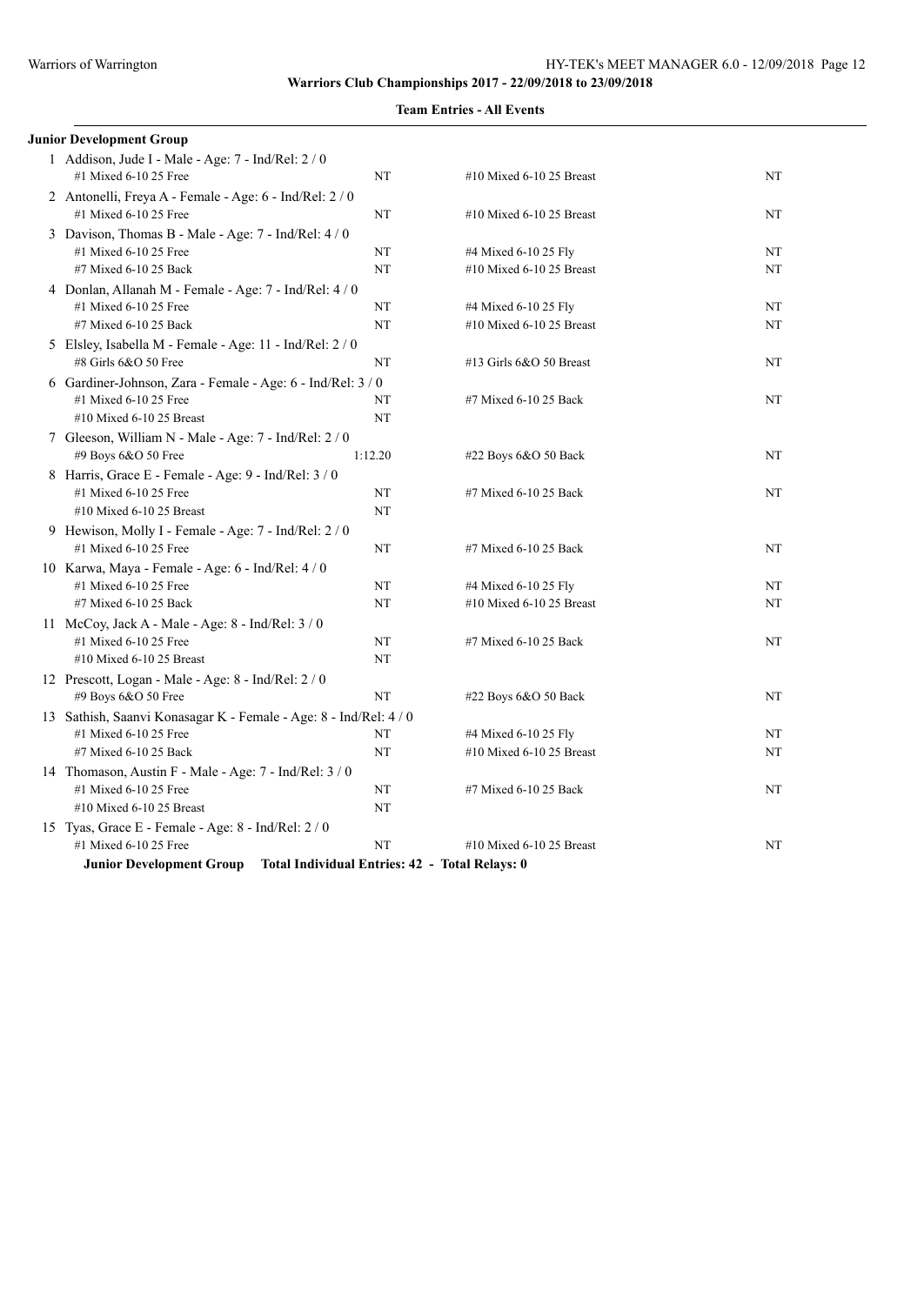### **Team Entries - All Events**

| <b>National Development</b>                                 |         |                           |         |
|-------------------------------------------------------------|---------|---------------------------|---------|
| 1 Briars, Kyle J - Male - Age: 12 - Ind/Rel: 7 / 0          |         |                           |         |
| #3 Boys 11&O 400 Free                                       | 5:05.87 | #9 Boys 6&O 50 Free       | 33.48   |
| #14 Boys 6&O 50 Breast                                      | 39.19   | #20 Boys 6&O 200 Breast   | 2:53.88 |
| #26 Boys 6&O 200 IM                                         | 2:42.38 | #30 Boys 11&O 100 Free    | 1:11.39 |
| #36 Boys 11&O 100 Breast                                    | 1:23.01 |                           |         |
| 2 Croasdale, Rhys W - Male - Age: 11 - Ind/Rel: 6 / 0       |         |                           |         |
| #3 Boys 11&O 400 Free                                       | 5:00.62 | #9 Boys 6&O 50 Free       | 32.78   |
| #18 Boys 6&O 50 Fly                                         | 36.63   | #20 Boys 6&O 200 Breast   | 3:10.73 |
| #24 Boys 11&O 400 IM                                        | 5:43.99 | #30 Boys 11&O 100 Free    | 1:09.45 |
| 3 Davidson, Charis J - Female - Age: 14 - Ind/Rel: 7 / 0    |         |                           |         |
| #2 Girls 11&O 400 Free                                      | 4:42.99 | #8 Girls 6&O 50 Free      | 31.46   |
| #15 Girls 6&O 200 Back                                      | 2:42.88 | #17 Girls 6&O 50 Fly      | 34.77   |
| #23 Girls 11&O 400 IM                                       | 5:27.35 | #29 Girls 11&O 100 Free   | 1:07.04 |
| #31 Girls 11&O 100 Fly                                      | 1:16.82 |                           |         |
| 4 Duncan, Millie E - Female - Age: 12 - Ind/Rel: 7/0        |         |                           |         |
| #5 Girls 6&O 200 Free                                       | 2:26.47 | #8 Girls 6&O 50 Free      | 31.77   |
| #11 Girls 6&O 200 Fly                                       | 2:37.10 | #17 Girls 6&O 50 Fly      | 32.76   |
| #23 Girls 11&O 400 IM                                       | 5:40.77 | #29 Girls 11&O 100 Free   | 1:06.38 |
| #31 Girls 11&O 100 Fly                                      | 1:15.00 |                           |         |
| 5 Gayter, Natasha M - Female - Age: 13 - Ind/Rel: 7 / 0     |         |                           |         |
| #2 Girls 11&O 400 Free                                      | 5:07.44 | #8 Girls 6&O 50 Free      | 31.58   |
| #15 Girls 6&O 200 Back                                      | 2:34.51 | $#21$ Girls $6&O$ 50 Back | 34.33   |
| #23 Girls 11&O 400 IM                                       | 5:43.52 | #29 Girls 11&O 100 Free   | 1:09.83 |
| #33 Girls 11&O 100 Back                                     | 1:10.57 |                           |         |
| 6 Lawler, Jamie M - Male - Age: 11 - Ind/Rel: 6 / 0         |         |                           |         |
| #3 Boys 11&O 400 Free                                       | 5:23.06 | #16 Boys $6&O$ 200 Back   | 2:46.76 |
| #18 Boys 6&O 50 Fly                                         | 37.41   | #22 Boys 6&O 50 Back      | 38.71   |
| #24 Boys 11&O 400 IM                                        | 5:47.53 | #34 Boys 11&O 100 Back    | 1:18.77 |
| 7 Ravenscroft, Millie J - Female - Age: 13 - Ind/Rel: 7 / 0 |         |                           |         |
| #2 Girls 11&O 400 Free                                      | 5:02.31 | #8 Girls 6&O 50 Free      | 30.23   |
| #13 Girls 6&O 50 Breast                                     | 36.00   | #19 Girls 6&O 200 Breast  | 2:44.02 |
| #23 Girls 11&O 400 IM                                       | 5:26.30 | #29 Girls 11&O 100 Free   | 1:05.44 |
| #35 Girls 11&O 100 Breast                                   | 1:17.54 |                           |         |
| 8 Vincent, Ava F - Female - Age: 11 - Ind/Rel: 6 / 0        |         |                           |         |
| #2 Girls 11&O 400 Free                                      | 5:23.27 | #8 Girls 6&O 50 Free      | 33.63   |
| #13 Girls 6&O 50 Breast                                     | 40.14   | #19 Girls 6&O 200 Breast  | 3:01.28 |
| #25 Girls 6&O 200 IM                                        | 2:47.79 | #35 Girls 11&O 100 Breast | 1:26.89 |
| Weall, Ronnie S - Male - Age: 11 - Ind/Rel: 6 / 0           |         |                           |         |
| #3 Boys 11&O 400 Free                                       | 4:45.66 | #9 Boys 6&O 50 Free       | 31.53   |
| #12 Boys 6&O 200 Fly                                        | 2:44.92 | #18 Boys 6&O 50 Fly       | 33.83   |
| #24 Boys 11&O 400 IM                                        | 5:43.31 | #30 Boys 11&O 100 Free    | 1:05.20 |
| 10 Wigglesworth, Niamh - Female - Age: 12 - Ind/Rel: 7 / 0  |         |                           |         |
| #2 Girls 11&O 400 Free                                      | 5:14.80 | #8 Girls 6&O 50 Free      | 32.46   |
| #11 Girls 6&O 200 Fly                                       | 2:44.50 | #17 Girls 6&O 50 Fly      | 34.60   |
| #23 Girls 11&O 400 IM                                       | 5:51.89 | #29 Girls 11&O 100 Free   | 1:12.01 |
| #31 Girls 11&O 100 Fly                                      | 1:13.00 |                           |         |

**National Development Total Individual Entries: 66 - Total Relays: 0**